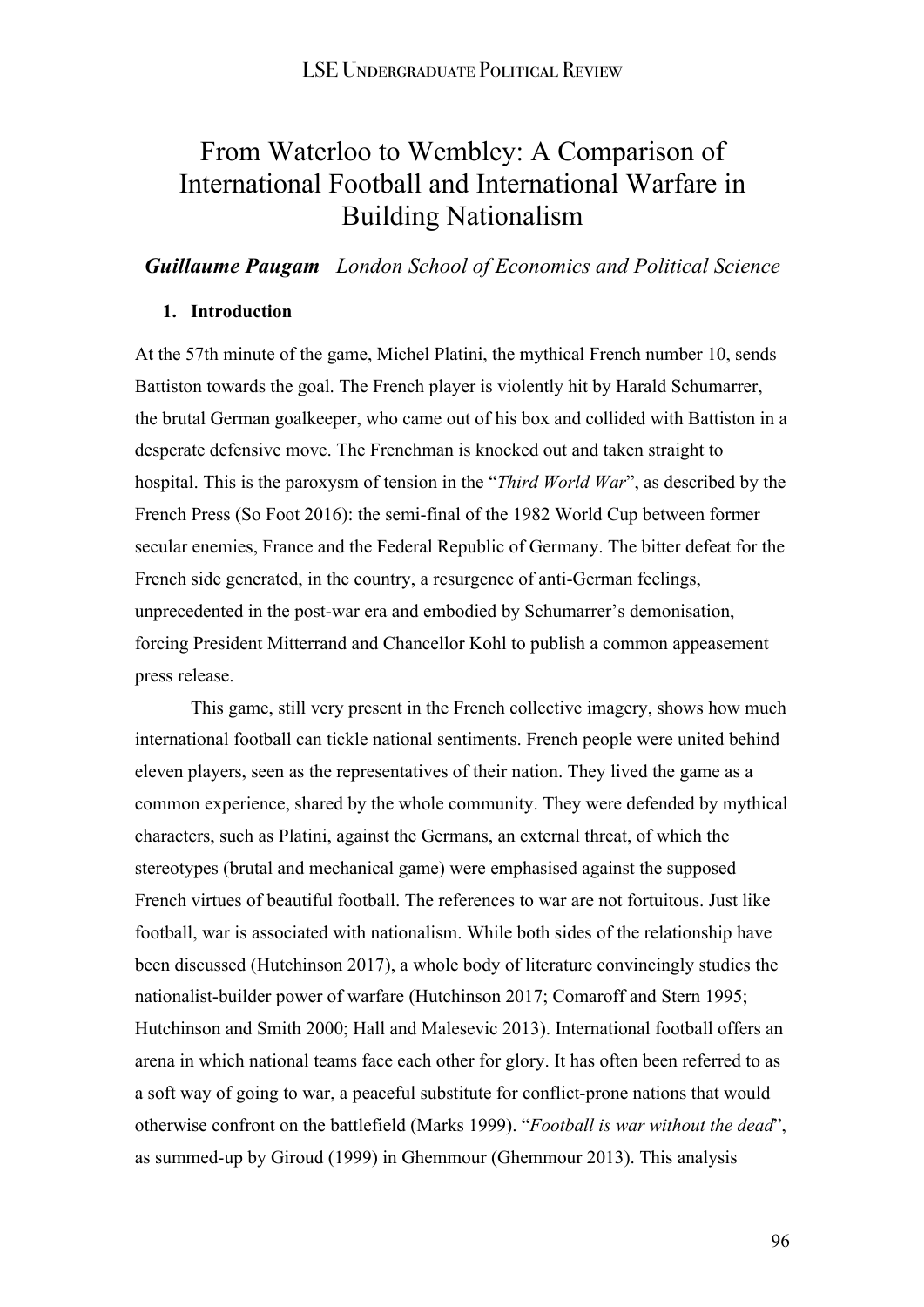provides a starting point, but appears frustratingly simplistic. In a time where the rise of nationalism and nationalist political leaders is pointed out as a widespread and potentially worrying phenomenon, it is important to understand precisely what we mean by nations and nationalism, and, crucially, what their key determinants are. This is all the more topical in a time of globalisation, which is thought to bolster nationalism (Keating 2001). As the world becomes more interconnected, with increasing international flows of goods, services and people, deep changes and apparent threats to traditional identities fuel the opposite reactionary phenomenon of willingness to come back to national roots. Under that respect, football is both the most globalised sport and an arena of traditional, national confrontation, and perfectly embodies this tension between globalisation and nationalism.

Therefore, this dissertation will answer the following question: to what extent is international football comparable to international war in building nationalism?

It will argue, adopting an ethno-symbolist perspective, that under the framework of the nation-state, international football is very similar to war in the way it builds nationalism; and that, in times of globalisation, football may have the potential to go even further than war, to build a new form of nationalism beyond borders. The first part of the answer studies elements of myths, shared experience, rituals and symbols that both war and international football forge to foster "*imagined communities*". The second, more hypothetical, explores football's capacity to build imagined communities within diasporas and between diasporas and homeland, while allowing diaspora members to construct their complex, multi-layered identities, both in relation to their country of origin and of residence. The "new" aspect matters. While war can also build nationalism for people living outside their homeland, it will be very comparable to the one I analyse under the framework of the nation-state. That is, implying territorial and political claims, following the idea that a nation must have a corresponding political and geographical unit – the state. On the other hand, football can allow for a less conflictual form of nationalism, not necessarily negatively built on the opposition to another group, and not based upon the idea that members of a same national group must necessarily share the same territory, enabling the diaspora to gain a sense of themselves as both part of their new country of residence and proud of their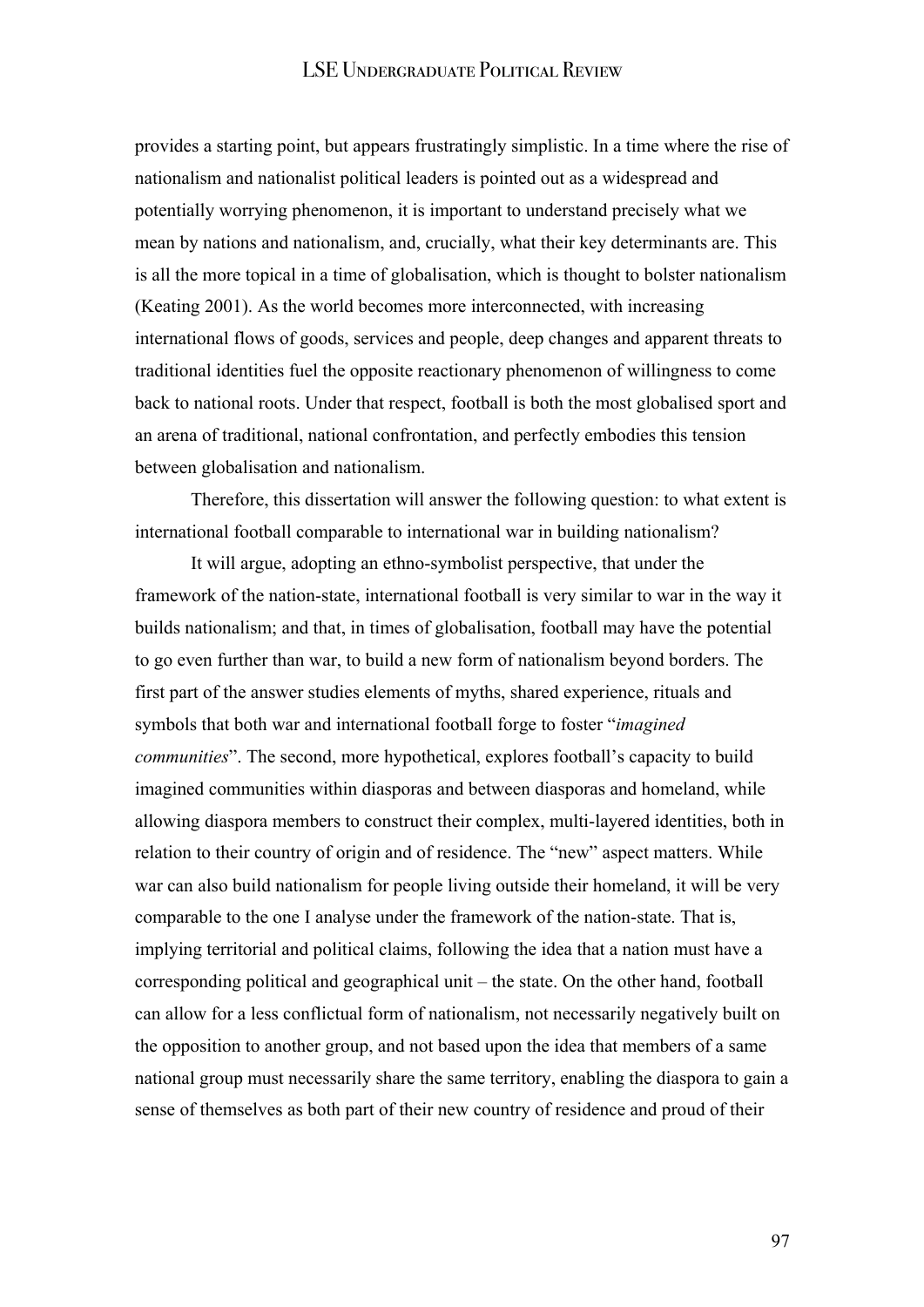origins. In short, nations evolve with globalisation and football could be a way to make nationalism change accordingly.

While further definitions and conceptualisations will be made in the main body of this dissertation, it is useful to offer some precision now. A nation is a group held together and animated by a national consciousness. I borrow, here, the definition used by Hutchinson (2017, pp.7) for it is representative of a widely accepted view among scholars: "*nations are considered as named communities, resting on conceptions of common descent, regulative customary practices, the possession of a homeland, and a distinctive culture, that claim or aspire to be self-governing*." Other recurrent elements include a single-economy and common rights and duties for its citizens. The selfgoverning element of the definition hints towards our definition of nationalism: the idea that nations are distinct groups that should have a corresponding political unit. In Gellner's words, it is "*the principle which holds that the political and national unit should be congruent*" (in Hobsbawm 1992). To be clear, nations should have a state. Nationalism requires the nation-state, which further bolsters nationalism (Kohn 2000).

On a different note, because this dissertation explores nationalism, it is exclusively interested in international football – where national teams play against each other, especially in big tournaments such as the World Cup. It will thus use "football" and "international football" interchangeably.

This dissertation proceeds as follows. The first part deals with academic conceptualisations of the nation and conceptual distinctions. It presents different theories surrounding the rise of nations and nationalism, examining, in particular, the debate between primordialism and instrumentalism, and adopts an ethno-symbolist view, considering nations and nationalism largely as modern constructions and inventions, nevertheless rooted in pre-existing cultures and ethnic groups. The second part explains how, under such a perspective, warfare and football are very similar in the way they build nationalism within the framework of the nation-state, essentially being two alternatives using the same nationalism-builder elements. It uses a case study based on the Netherlands and Dutch national identity, made of a limited set of detailed interviews. The third part explores how, in times of globalisation, the role of football can evolve into building a new form of nationalism linking the increasing number of people living outside their homeland, thus forming diasporas, amongst themselves and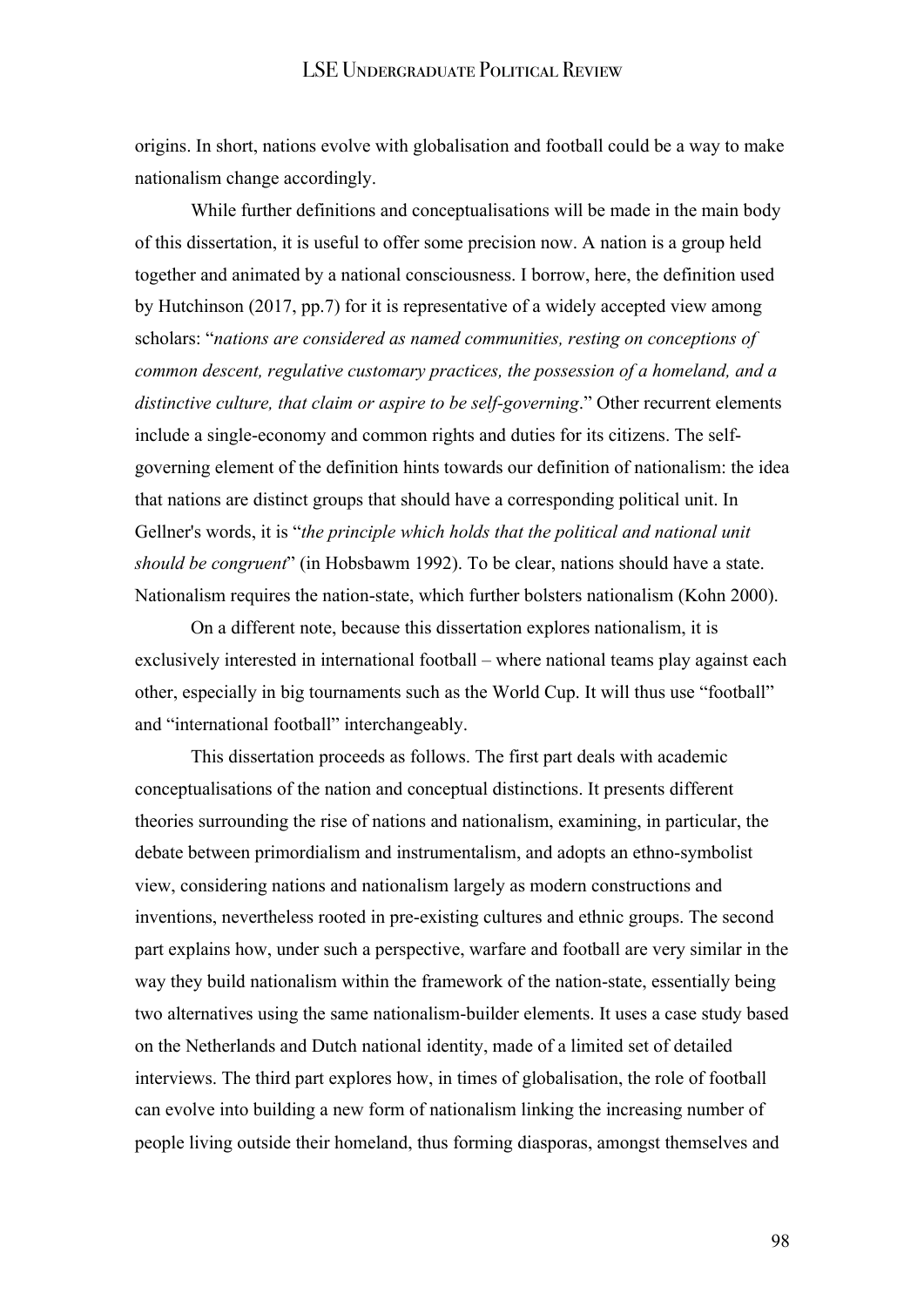with their home country. It illustrates its point with a case study made of a questionnaire conducted with the Portuguese community in France.

### **2. Nations as Modern Inventions, Rooted in Previous Ethnic and Cultural Traditions**

Most people feel attached to a nation (Hutchinson and Smith, 2000). Most states' policies are based on national criteria, used to prioritise some people over others: allocation of welfare benefits, right to vote in local elections, right to reside in the country (Beitz 1983). Nation-states have become the norm, especially in the wave of decolonisation following World War II, to the point where the United Nations (the very name is not accidental) formally uses the word in its texts (Vertovec and Cohen, 2002). Given its importance in current politics, nations and nationalism have become a large body of studies.

The field is so dense that various schools of thought have emerged. While the space of the dissertation impedes a detailed exploration, a detour to present them and adopt the one that I consider most adapted is indispensable, in order to better analyse, in the subsequent sections, the roles of war and football.

The first school of thought is primordialist. It essentially believes that nations are natural, primordial, part of human condition (Hutchinson and Smith, 2000). They represent a naturally given sense of nationhood (Conversi, 2000). Nations evolve differently throughout history as they are "biologically" different: they are some kind of big family in which people's sense of belonging is fostered by a sense of recognition of common culture, affinity, and similarity. The ethnic myths of origin supposedly reflect real lines of descent. This last point is very much empirically false, notwithstanding the fact that no real argument can explain why there would be natural family-like ties between the members of a same nation in the first place. An evolution, thus, is perennialism. According to this school, while nations are not natural, they have existed at every period in time. However, for centuries, there was no real sense of belonging to a same community, apart from within the aristocracy of a country (Anderson, 2006). It is, indeed, hard to think that the 15th century serf working the land in the South of current France thought of himself as French or even belonging to a community wider than his village. Even the concept of language, which is central to the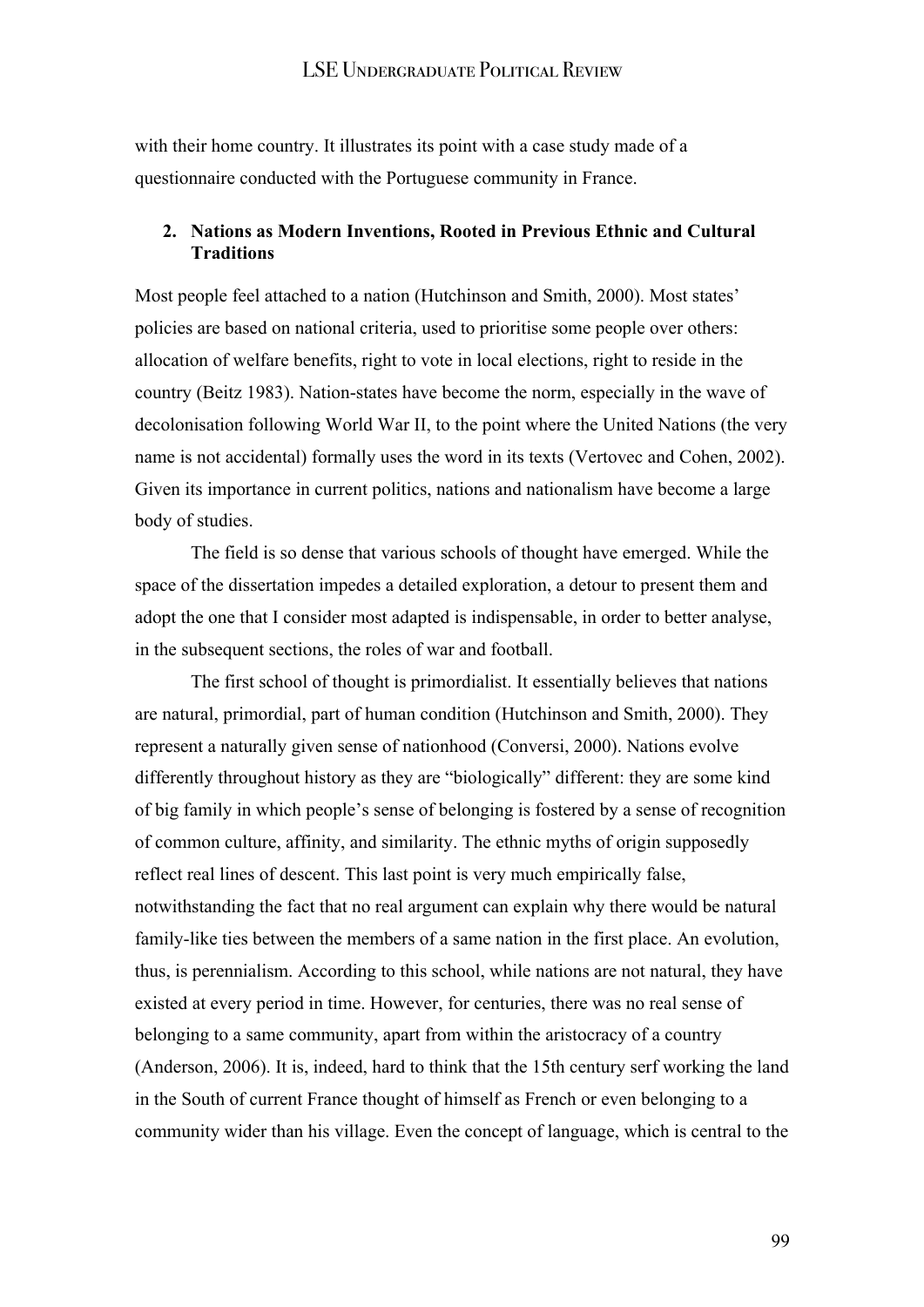idea of a nation, is, in part, the product of nationalism, as Billig (1995) convincingly argues. This is not to say that people did not communicate in the old days, but that the notion of language implies a degree of conscious separateness between people that did not make very much sense for most of history. It is possible to acknowledge that, to a certain extent, a fraction of the population had a sense of national identity prior to what modernists would concede (18th century and revolution). However, as it did not concern the majority of the population and was not followed by the political project of uniting the nation under a single body politic, it can hardly be considered as universal and atemporal manifestations of nationalism.

Therefore, this leads to the opposite view: modernism. It gained importance under the influence of heavyweights such as Hobsbawm (1983, 1992) or Anderson (2006). While the views about what exactly has brought about the rise of nations diverge, there is one agreement: they are recent, modern era (late 18th century) inventions. Some link it to the rise of capitalism (Gellner, in: Hutchinson and Smith, 2000), and the destruction of traditional kinship that creates the necessity of new forms of social ties. Others apply a top down approach with intellectual agitators spreading the concept of nationalism to the masses. Sometimes it is seen as state-led (elites trying to homogenise a nation to legitimate their rule), sometimes as state-seeking, with people looking for a state corresponding to their group (Tilly, 1995). In any case, the emergence of the desire for nation-states is, in all those views, characteristic of the modern era.

While it is beyond the scope of this dissertation to arbitrate between those competing theories, a striking point about nations is that they lack an objective criterion that would allow anyone to identify them at first sight (Billig, 1995). Nations differ in size, geography, population, number of languages, number of ethnic groups. This clearly hints towards the idea that subjectivity is a key element of nationalism (Calhoun 2007; Billig, 1995) and gives weight to the notion of imagined community as the principal basis for nations and nationalism.

The idea of imagined communities was pioneered by Anderson (2006). The point is that a "nation is an imagined political community, imagined as both inherently limited and sovereign." (Anderson 2006, pp.6) The idea behind "imagined" is that most people will never meet each other and be aware of each other's existence, yet they feel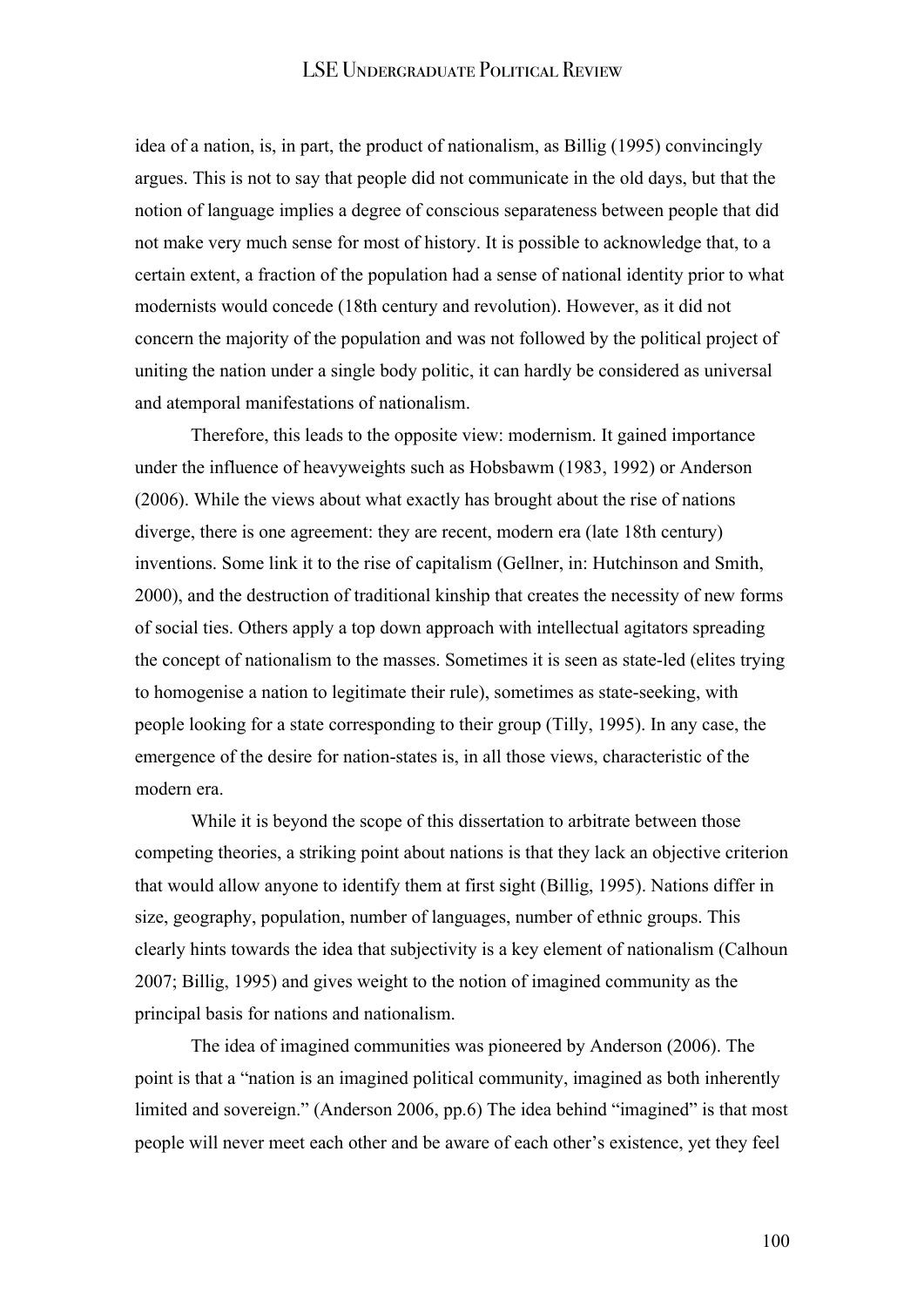part of the same community, believing they share common elements, mostly cultural. The limitation aspect is crucial to nation-building: a nation constructs a sense of itself because it knows it differs from other nations, which begin beyond its own borders. The political sovereignty is also important to make it different from any kind of group organisation that existed in history. Nations are cultural artefacts. They developed with the end of classic languages such as Latin, progressively replaced by vernacular languages that, thanks to the massive diffusion of print capitalism (books and newspapers), developed each community's sense of distinctiveness and fostered people's sense to belong to the same community as those who read in the same language. Notably, a sense of simultaneity and homogenous timeframe emerged.

For Hobsbawn (1983, 1992) those imagined communities were fabricated artificially by elites, as a way to channel and discipline masses. He believes that nationalism is such an unprecedented phenomenon that it had to construct from scratch its own historical continuity. Traditions, myths and semi-fiction build the sense of imagined community. Those invented traditions are defined by their vagueness and broadness (concepts such as patriotism or loyalty to nation) which employ emotionally charged symbols (flags for instance), and a set of acceptable practices (singing national anthems) that contribute to the universality of the concept. National flags, anthems and emblems are the way a country shows its independence and sovereignty, and allows it to command respect and loyalty. Those traditions enable to awake one's consciousness of the community.

These theories share the idea that nations are cultural artefacts. They hint towards an accurate depiction of nations, but need to be nuanced. Anderson gives too big a role to the literary word, which is often disconnected from the masses' way of communication, and thus needs to be completed by more elements of popular culture. A variant of this criticism applies to Hobsbawm, who overlooks the role of popular myths and traditions, in a purely top-down approach that wrongly leaves people entirely passive (Hutchinson and Smith 2000). For example, the myths of the Gaulois as the ancestor of French people, albeit promoted by public officials referring to the "hero" Vercingetorix, was very much popularised by the best-selling cartoon Astérix et Obélix, depicting Gaulois as churlish, undisciplined but fiercely independent ancestors of the French nation.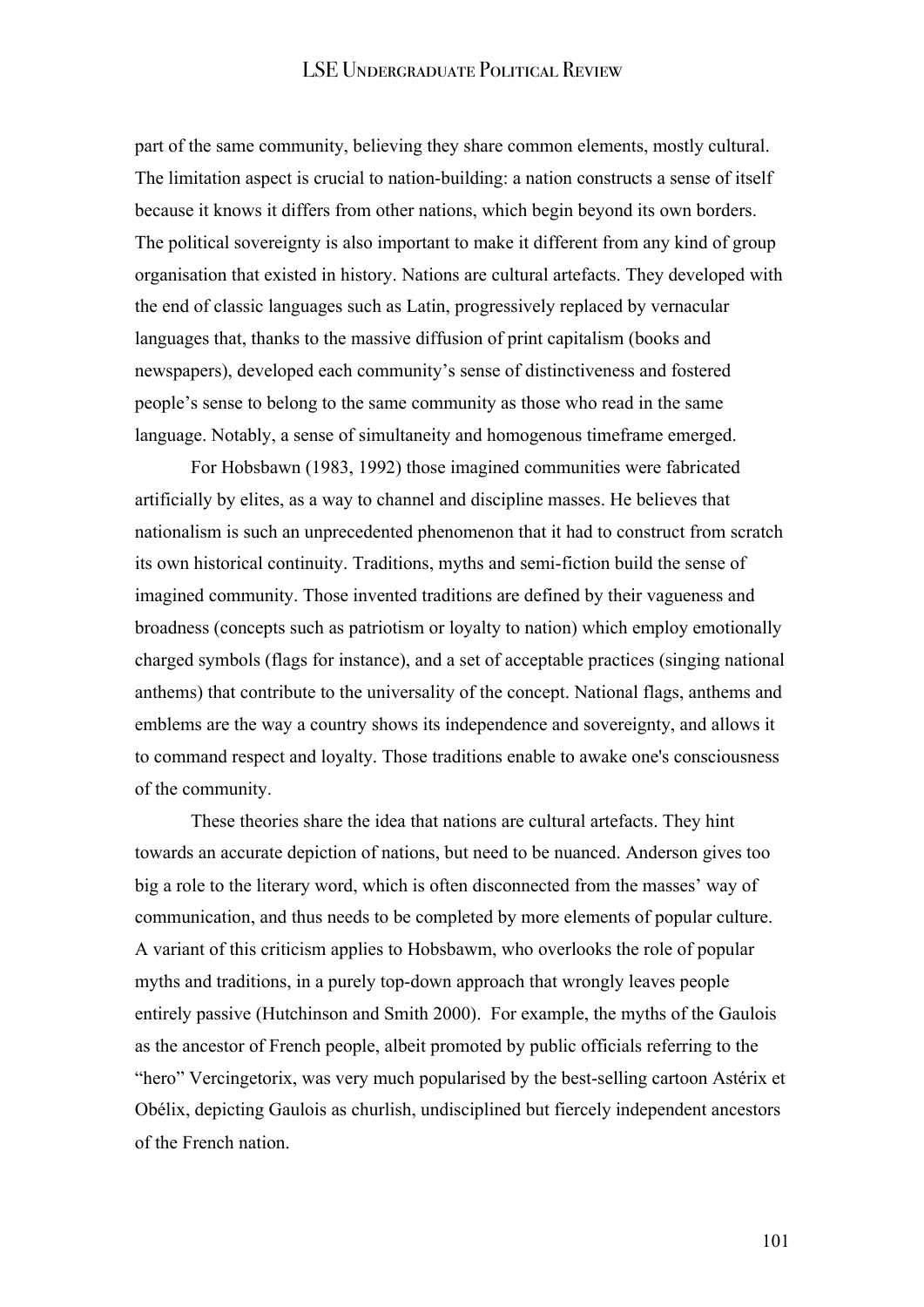This is where ethno-symbolism comes in (Hutchinson and Smith, 2000; Smith 2000, 2005). It does not deny that nationalism is a modern invention, nor that nations in the sense of a majority of people seeking national sovereignty is also recent. Both are grounded in pre-existing cultures and ethnic groups. The sense of ethnic identity, defined as a shared culture, history and language, is the basis of national identity. There are cultural elements of myth, symbol, memory, value and tradition, that explain modern nations' emergence and shape. Nationalists often resurrected them but they existed. It seems that those views are, in general, not necessarily contradictory and complement each other rather well. Once we acknowledge the fact that myths and ethnic groups were not invented in the late 18th century, which explains why some embryonic national identity emerged before that period, we can still believe that nations are imagined communities in Anderson's sense, with traditions that evolve constantly, and, if not totally invented, take a selective look to history to pick up elements most likely to build national cohesion. Moreover, both approaches (Smith, 2000; Anderson, 2006) emphasise the fact that nationalism acts as a secular substitute for religion, for people to make sense of themselves, of mortality, and of the continuity between the past and the future, in a time where rationalism partly discredits religious totems.

This is, therefore, the vision of nations and nationalism we shall adopt. This detour was necessary because, as I will show in the next section, the importance of war and football through myths, rituals and tradition building is crucial. This corresponds to a vision of nationalism where the ethnic group is the basis and where symbols play a key role in fostering the sense of the imagined community.

#### **3. Warfare, Football, and Nationalism**

Now that we have established our conception of the nation, let us turn to the core of the topic: how warfare and international football are comparable in the way they build nationalism. Most nation-states, nowadays, have been, at least in part, forged by war (Howard, 1994). This section will focus on two points: nation building via myths, symbols, selective history and common experience, which give the nation the power to demand citizens to sacrifice for it, and nation building via the opposition to other nations.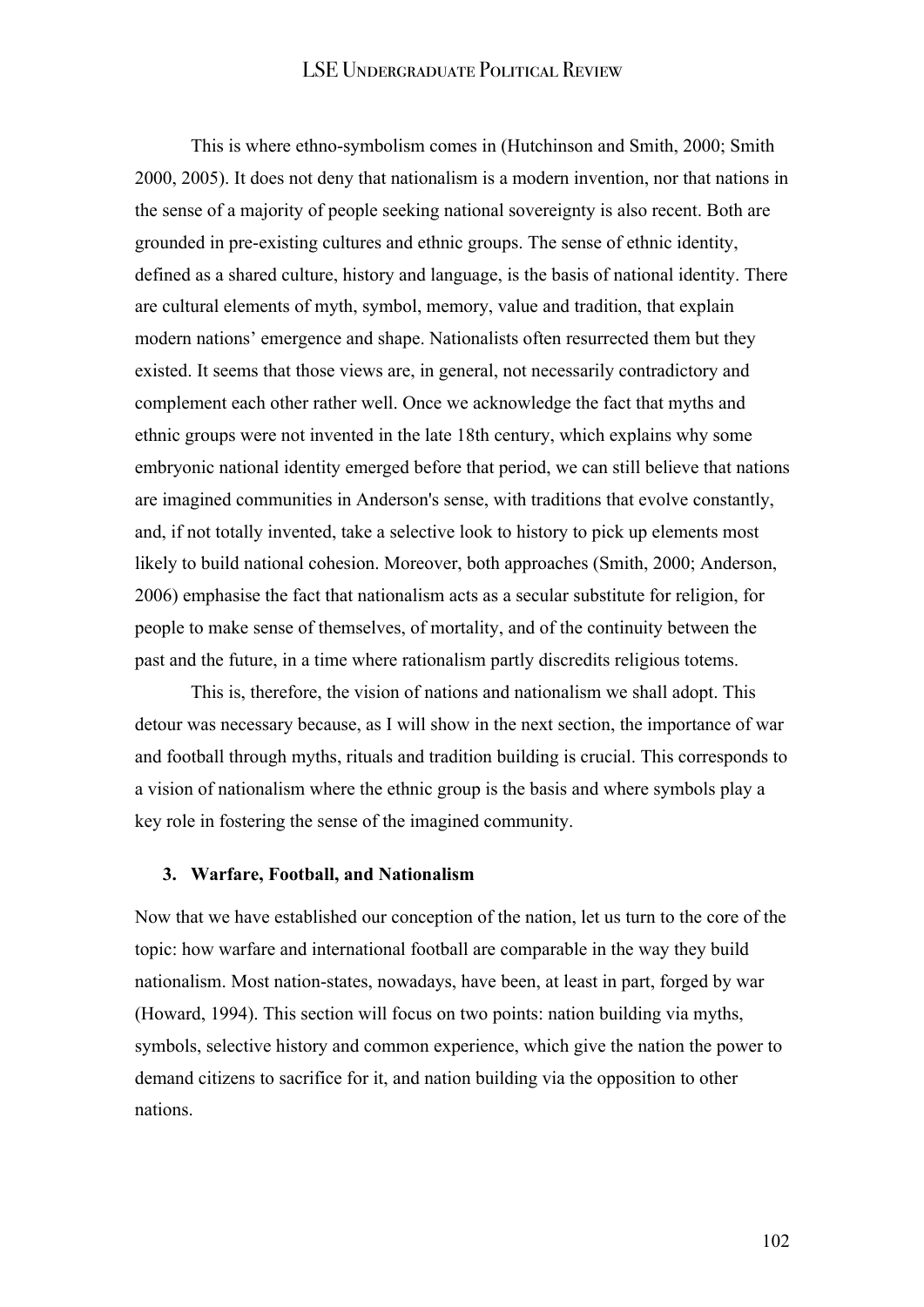A nation's consciousness comes from shared meanings and visions based on myths (Hutchinson 1994, 2017; Smith 2000, 2005). Miller (2001: Introduction) defines them in the following way:

*"Myths are not total delusions or utter falsehoods, but partial truths that accentuate some versions of reality and marginalise or omit others. They embody fundamental cultural values and character-types and appeal to deepseated emotions. Myths depoliticise social relations by ignoring the vested interests surrounding those stories that become ascendant in a given culture. And critically, myths disavow or deny their own conditions of existence: they are forms of speech that derive from specific sites and power relations, but are passed off as natural and eternal verities."* 

Those myths can be genealogical - biological filiation with founders or ancient people, which implies the community's roots are found in old, almost family-like kinship - or, cultural – where the spiritual proximity with those ancients is emphasised (Smith, 2000). As Smith explains, those myths are often based around a founding time (for instance, the Rutli oath in Switzerland first uniting cantons), a founding place (to legitimise the control over land), some ancestors which give society a sense of filiation and provide it with a justification for primordial links and kinship (again, the Gaulois for French people, despite lack of historical evidences about Gaulois in the way French people picture them). Crucially, nationalism also uses myths of grandeur and decay, forging heroes that embody the nation's values and raising the spectre of decline if those virtues are forgotten. Those are used to foster the myth of regeneration, the nation becoming again true to itself.

The importance of myths explains why war is crucial for building nationalism. Memories and myths of war are key elements of national discourse. In particular, the commemoration of the war dead becomes central (Hutchinson, 2017). As emphasised by Anderson (2006), there is nothing more representative of the imagined community building power of war than the tomb of unknown soldiers. As a mix of anonymity thus making it universal and appropriable by everyone - and heroism, hence building virtues of courage and sacrifice into people's mind, it speaks to everyone in the national community.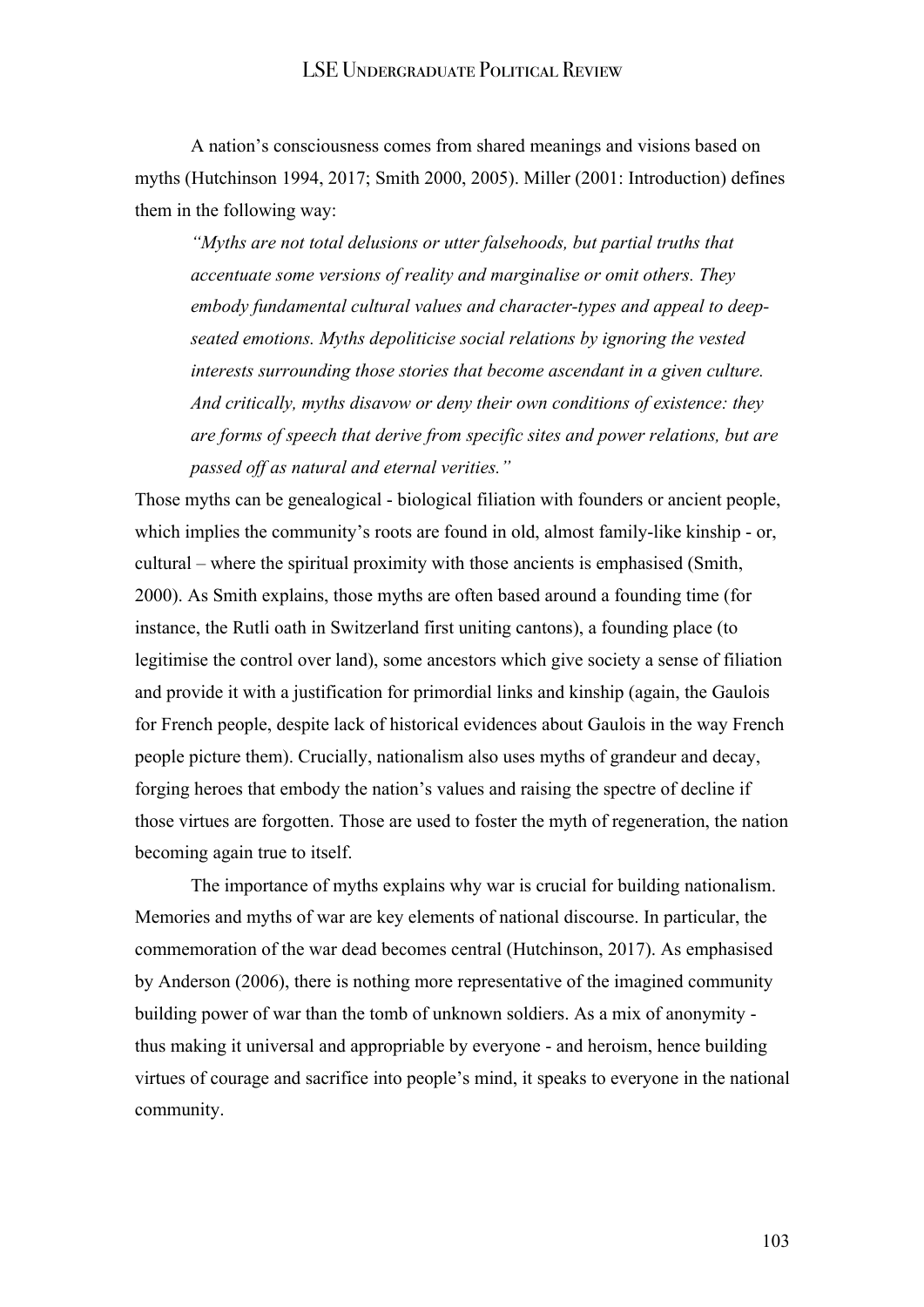Wars provide heroes, which act as moral models of virtues and values for subsequent generations, emphasising the qualities that should inspire every member of the nation (Hutchinson, 2017). Those heroes, and wars, take an almost sacred character. A clear example is Jeanne d'Arc, seen as a martyr and almost a saint by the French, in addition to a supposed decisive role in beating the "English" in the Hundred Years War, despite historical evidence for her to be nothing more than a religious fanatic with reckless military tactics, who at best improved the soldiers' mood (Minois, 2010). This war is symptomatic of the narrative building of nationalism insofar as it is nowadays presented as the English versus the French, despite national identities not being really developed at the time, and wars fought essentially by mercenaries on a territory (France) over which the "national" king mainly lacked control and that looked nothing like France's current shape (Minois, 2010). Moreover, wars can refer to periods of golden age or decay that are crucial to myth, and therefore, nation-building (Smith 2000; Hutchinson 2017). References to times of military splendour stimulate the national sentiment and incentivise people to seek ways to come back to those times of glory. Of course, those elements are carefully selected to fit the national narrative: not only are they preferred to less glorious historical facts that also constitute a country's history (e.g. the French prefer to emphasise their role as Republican enlighteners, during the French Revolution, rather than the role of collaboration during World War Two), but they are also deprived from their most controversial elements: the Spanish cheerfully celebrate the Reconquista of their country, despite the expulsion of Jewish people that happened at the same time. However, and perhaps less intuitively, defeat memory can also bolster nationalism (Kissane, 2013), if this defeat is suffused with moral values that honour the losing side, marks the beginning of the nation's regeneration, or if nationalists can use it as an illustration of what happens when a nation loses its moral values.

This is where the first link to football comes: national mythmaking through sports, among which football is the most popular, is common (Miller, 2001; Cronin and Marall, 1998; Maguire, 2009). Sports help glorify, mainly through media coverage, national heroes that represent and battle for a larger body, the nation, in stadiums all around the world. We naturally cheer in sporting competitions for our fellow countrymen and women: Wimbledon is made more memorable when British players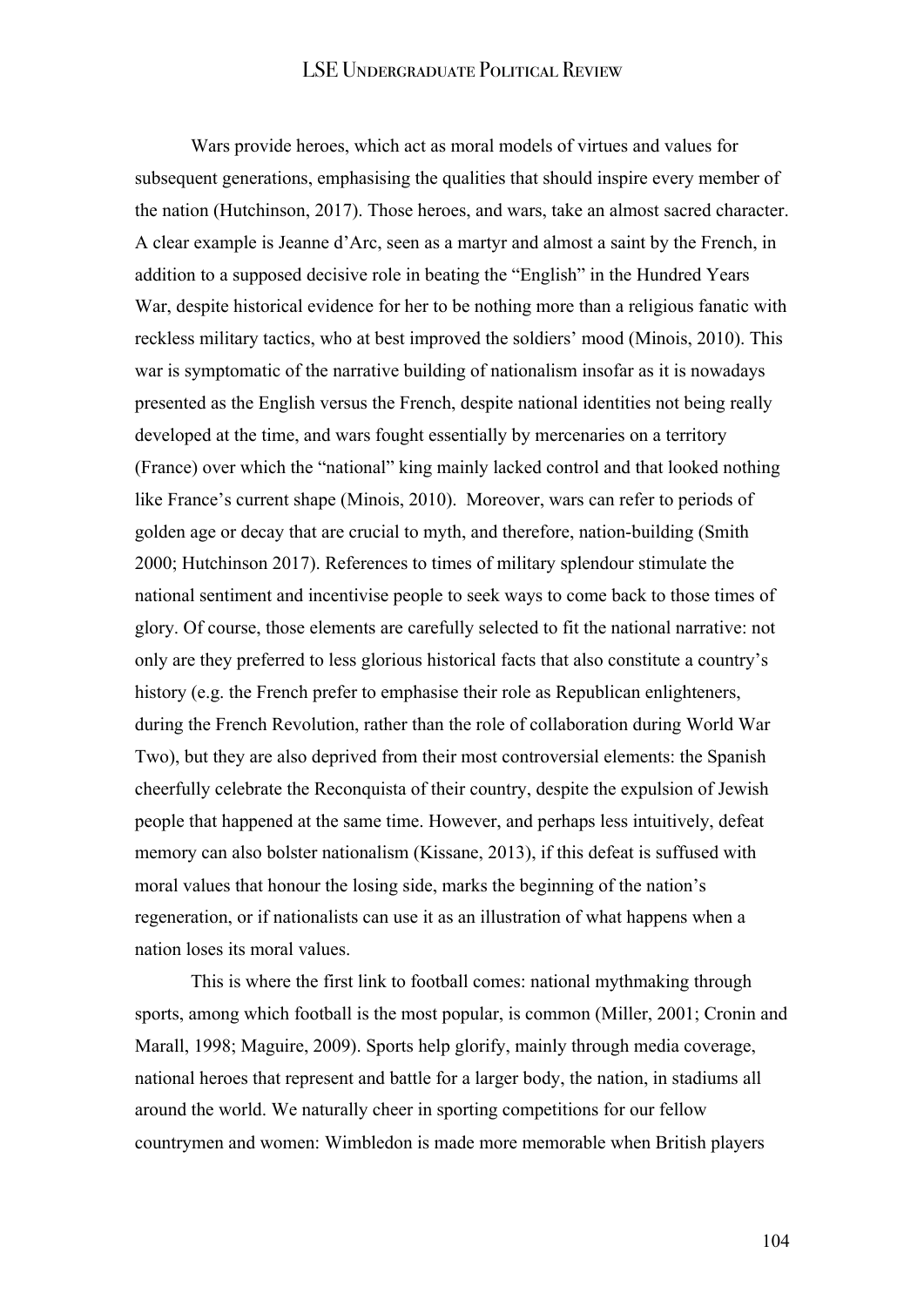are through to the second week, football game victories are a matter of national pride (Billig 1995). Individual players become national icons, like Zidane in France (Ghemmour, 2013). When national teams win, they win for the homeland. The 1966 World Cup-winning team in England is still seen as heroic, with legendary figures such as Alf Ramsey or Bobby Robson. Its importance has increased over the decades, since at the time, England's mood was characterised by national decline discourses, nostalgically looking back to the Empire, the domination over the world and a flourishing economy (Porter, 2004). While nationalists emphasised the progressive disappearance of English virtues of courage, organisation, determination to overcome obstacles, the national team precisely won using those supposedly English qualities, which was a crucial factor in building national pride again (Porter, 2004). Moreover, Hutchinson (2017) emphasises that war myths, albeit in part elite-driven, are also rooted in popular culture (songs, cartoons, movies). This, again, relates to football, which follows exactly the same pattern. For instance, in the 1998 World Cup won by France (1999), the myth of the united Black-Blanc-Beur country (Black-White-Arab) was exploited by President Chirac to assert his popularity, but also expanded through popular cultures (books or documentaries, such as "Les Yeux dans les Bleus" narrating the exploit). Finally, even defeat can be praised as part of national identity, as shown by Dutch beautiful losers, considering themselves as moral winners (Lechner, 2007).

Warfare also builds nationalism through the memories and rituals it inspires (Hutchinson, 2017). There are formal elements – remembrance days, monuments and places, national anthems, national symbols. The end of both World Wars constitute holidays in France. Trafalgar Square commemorates the exploits of Nelson. Obviously, football has less formal powers – nobody gathers every July 12th in France to celebrate the final against Brazil. However, it still constitutes an arena in which nationalism is celebrated to a degree that has little equivalent (MacClancy, 1996; Bradley, 2002). Military brass bands playing the national anthem in front of a crowd waving the national flag, often under the eyes of the nation's political representatives (Presidents or Prime Ministers), are ostensible displays of nationalist fervour at international football games that parallel formal war commemoration ceremonies.

In general, football, just like wars, forms part of the traditions that underpin nationalism. Nationalists, indeed, are seeking to adapt to modernity by grounding it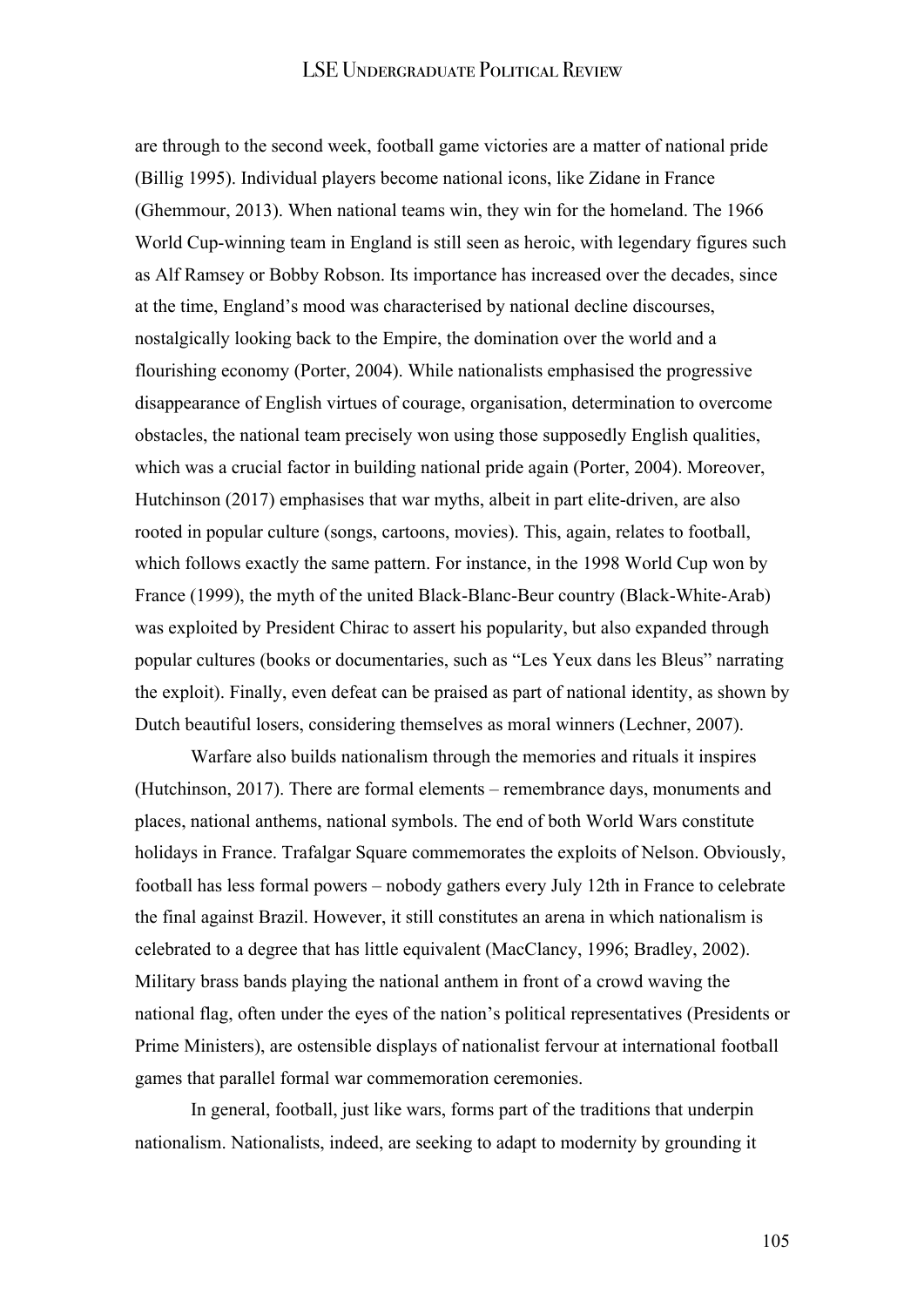into its past: modern practices are naturalised in reference to former myths. Football plays a similar role as war in that respect. Nationalism in the Basque country is rooted in Athletic Club Bilbao which constantly claims to be faithful to its (British and Basque) founders in terms of game identity, and operates a strict Basque player only policy (McClancy, 1996). This shows how football is part of the invention of tradition, of the modern embodiment of past values. Football allows people to cling tighter to what they believe is their identity. It becomes an anchor of meaning for a nation, found in the national myths surrounding the national team. For instance, uniform kits often have a meaning rooted in invented tradition, carrying the national colours in stadiums around the world, with the national emblem on the chest. An example, easily applicable to national football kits, is the New-Zealand rugby All Black shirt, implying an appropriation of strength, mystic, and in general of Maori symbols, equally perpetuated by the Haka performed by all players, whatever their skin colour, giving the image of a nation transcending ethnic differences (Smith, 2005).

Nevertheless, critiques argue that war loses its nationalist power because of people being increasingly disinterested in those nationalist high masses. This point is moot, and, even accepting it for the argument's sake, disregards the everyday power of nationalism, an ideology so strong that we end up forgetting it. Billig (1995) shows ostensible national celebrations (what he metaphors as flag waving) are only the visible part of nationalism. What really maintains nation-states is banal nationalism, which we do not notice. It consists of everyday expressions such as "we", without even mentioning it, refers to the nation, "the weather" without referring to where (as it is obvious that we are talking about our nation) etc. Banal nationalism can be as insidious as leisure parks, which tend to promote selective visions of each country's history (Sangiorgi, 2014). Warfare shaped the long-term collective goals, and more importantly, thinking framework of nations (Hutchinson, 2017), and also forms part of the unconscious process of nationalism. It becomes a national secular "religion", that makes sense of mortality and generates a continuity between the alive and the dead, and defines shared collective meanings that bind people into a nation. Arguably, football does not have such a power, but it still very much corresponds to Billig's point because of its inherent duality between being an entertainment and a highly politicised activity. Most people boisterously singing the national anthem before football games are not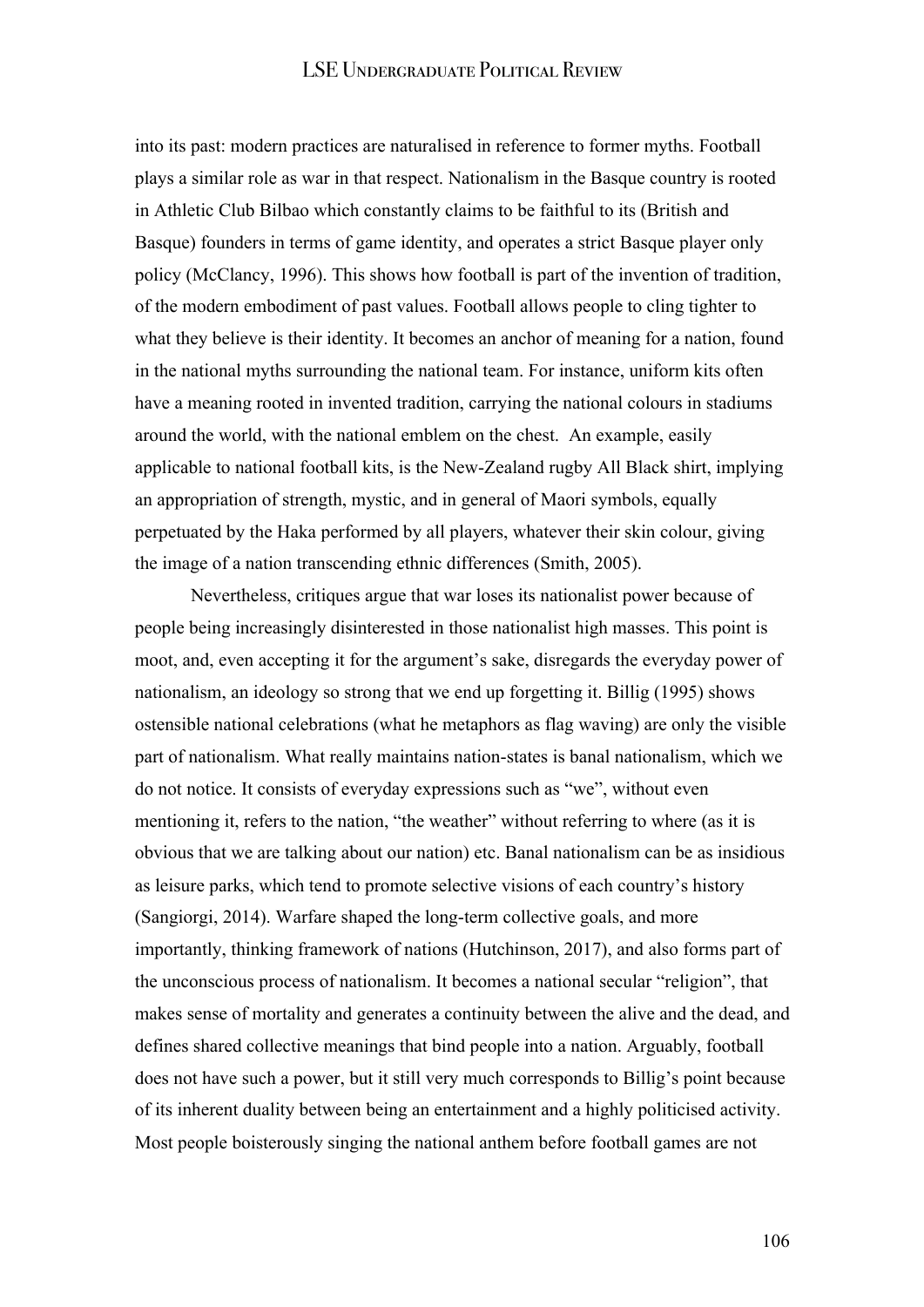thinking consciously about the nationalist dimension of their act, but do it as part of a football ritual. By being both an ostensible display of nationalist ideology – just by the very fact that it is nations, and not, say, continents, facing each other - and part of the unconscious process of banal nationalism, football has a nationalist building power that echoes the one of war.

Moreover, nationalism is often built in opposition to another nation. It is as much a negative concept – emphasising what the nation is not – as a positive one (defining what it is). Nationalism is built on interactions with others (Harrison, 2003). For instance, Scottish Nationalism is very much based upon the idea of not being English (McIntosh et al, 2004; Bradley, 2002). Nations rely on otherness, on boundary creation and maintenance, whether physical (for instance, territorial frontier), or symbolic (Conversi, 2000), which allows for the development of self-stereotypes of national identity and stereotypes about others.

Warfare is a crucial determinant in the building of nationalism based on opposition (Hutchinson, 2017). War polarizes different populations, enhances stereotypes and national self-perceptions (Hall and Malesevic, 2013). It emphasises the sense of national difference. The "we versus them" stereotypes are created by competing national propaganda, and this turns into self-image built in contrast to the enemy. Moreover, as armies progressively switched from mercenaries to massive conscriptions, not only did we witness the emergence of proper nations fighting each other, but this also favoured the development of clichés about the enemy coming right from the front and spread by the conscripted, who were normal citizens, to the rest of the country (Smith, 2000). In France during World War I emerged the image of the brutal and heartless German soldier, symbolised in the collective imagery by the spiked-helmet they wore, which became a symbol of brutality. This reflects the mix of official propaganda and clichés from the front that turn into general stereotypes. Napoleonic wars, too, were key in forging national identities among those nations who fought him fiercely, not least in England: their soldiers started differentiating themselves from the French, and in turn this became part of the national self-imagery, based on this contrast with Napoleonic armies. Polarised images progressively became part of a repertoire of national antagonisms (Hutchinson, 2017). In fact, the England-France rivalry is emblematic of this way of building nationalism. Centuries of wars led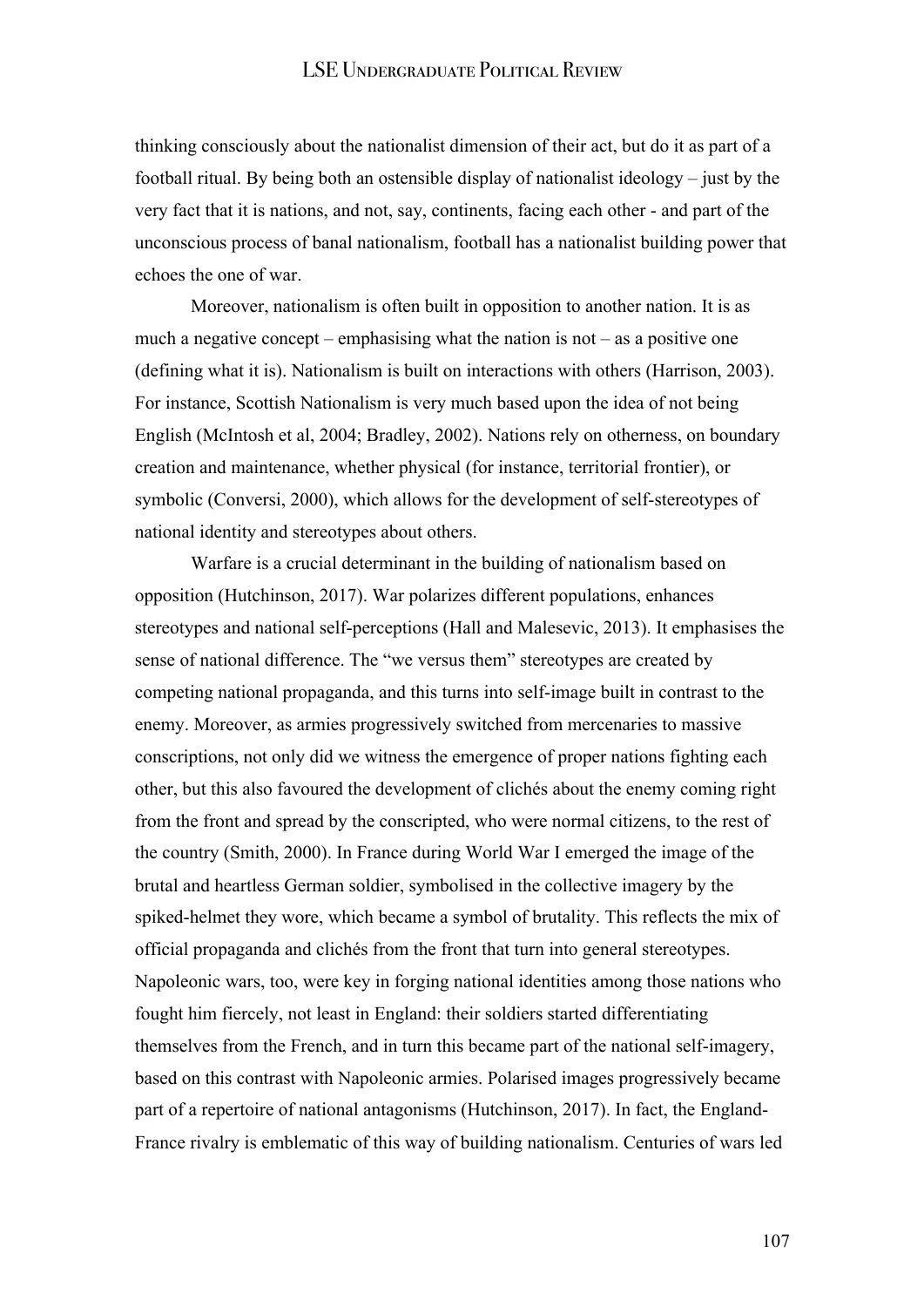to clichés that are still very much used nowadays. Recurrent key-words coming back in English mouths to describe French organisations are indiscipline and mess, whether it is to describe yet another strike or the Azincourt battle. On the other hand, the "nation of shopkeeper", idea which emerged during Napoleonic wars, is still alive when it comes to describing English people on the other side of the channel, while actually having been adopted by some English as a motive of pride.

Again, football clearly uses similar determinants to build nationalism. As nations face each other, oppositions and stereotypes (both about "us" and "them") flourish. By definition, a football match is the embodiment of the "we versus them" logic. It provides an arena for the expression of national identity. Sport is, in general, a powerful identity marker, the concrete embodiment of an imagined community (Hobsbawn, 1983; 1992). The idea that English people are "battling" is very much constructed and perpetuated through their style of play (McClansy, 1996). Maguire (2009) shows how sports contribute to the emergence of distinct national identities in the British Isles, each constructed in opposition to other nations. By distinguishing how the Welsh play in comparison to the English, the distinctiveness of both national identities is reinforced. Traditionally, in sports, the English are depicted as brave and gentlemen, the Welsh as gifted, the Irish as combative and having flair, the Scottish as less creative, and in general, the Celtics as more tribal than rationally organised. There is a mutually reinforcing process where pitch performances are described according to stereotypes nations have about themselves and others, which in turn are maintained by the very description of sporting performances in those terms. The way a national team plays is seen as reflecting the national lifestyle (Lechner, 2007), a point we shall return to in our case study on Dutch national identity. This style of play is contrasted with that of other teams, in a rather exaggerated fashion, which, nevertheless, corresponds to nation-building, a sense of itself in relation to others, just like in war.

Consequently, caricatural clichés have become the norm to describe national teams, especially opponents, in mainstream discourses. It is worth quoting Dutch journalist Kuper, describing a 1988 Euros game (in: Miller, 2001) at length, as an illustration of this:

*"Holland vs Germany. Good vs Evil. Our shirts were bright, if unfortunately striped; the Germans wore black and white. We had several coloured players,*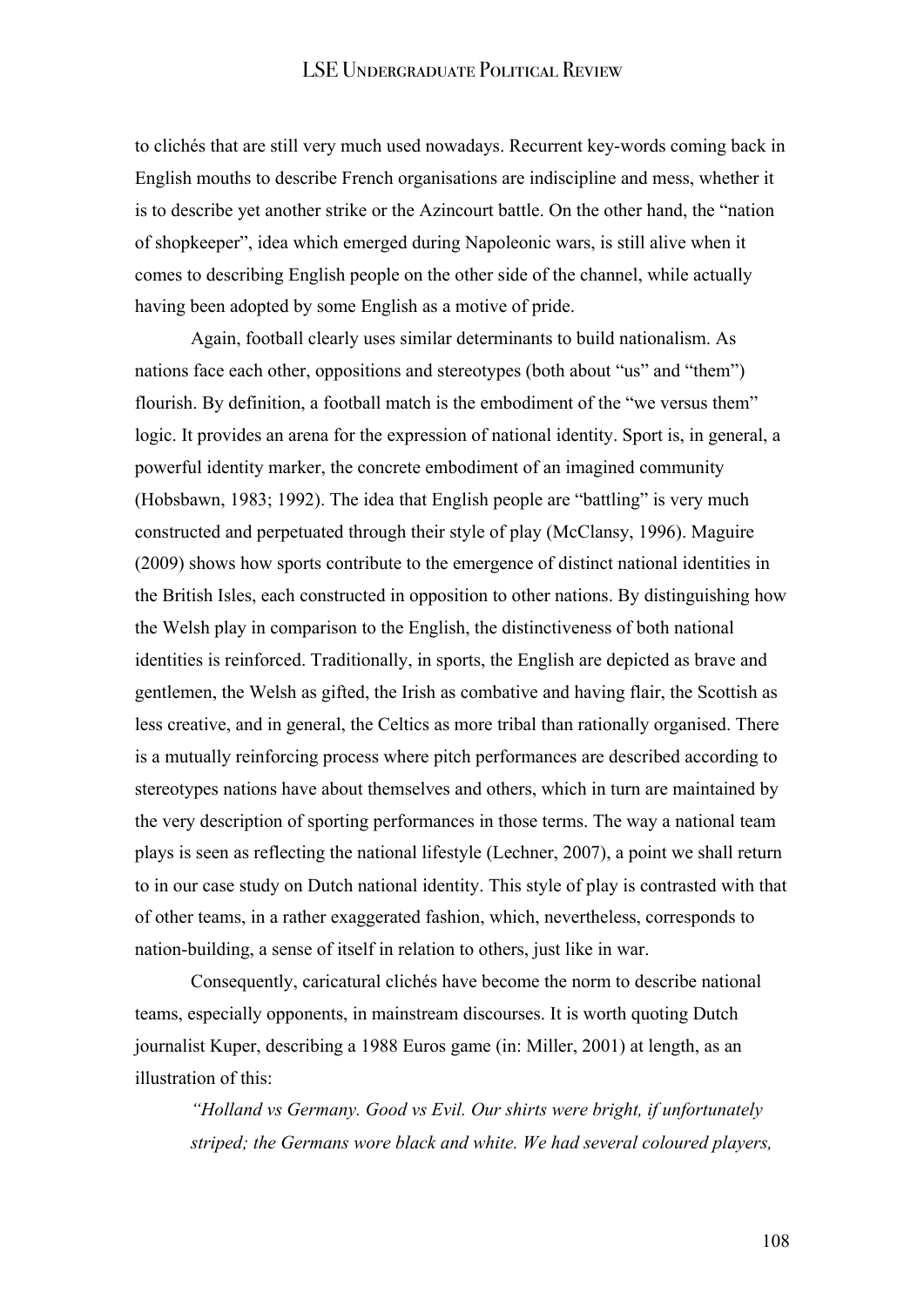*including our captain, and our fans wore Gullit-hats with rasta hair; their players were all white and their fans made monkey noises. Our players were funny and natural; A thousand Years of German Humour" is the shortest book in the world."* 

A similar text was written by a French journalist after the 1982 loss against Germany, contrasting French "poetry, imagination, finesse, inspiration and humility" to the Germans "blind brutes", making use of "stupid force" and being nothing more than a "mass of muscles" (Ghemmour, 2013). The power of football in building nationalism relates to its popularity, and widespread media diffusion. The media, in general, are very auto-centred, using words such as "we" or "the nation" without further precision (implying everyone knows what the nation is), seeing the world under the national prism, and having categories such as foreign news which clearly separate "our" nation from others (Blain, 1993; Billig, 1995; Roosvall, 2014). The press has a key role in perpetuating those stereotypes, just like it spread the official demonisation of enemies during World War I, for instance. Maguire (2009) describes the coverage, in both countries, of an England-Poland game before the 2006 World Cup, as stereotyping, especially with regards to the opponents, combined with an assertiveness in terms of group identity. The English journalists stressed on the Cold War history and legacy, describing the Polish city where the game took place as gloomy and depressing, the supposed backwardness of Polish society and culture, and the hostility of the fans, supposedly tribal and primitive. Polish newspapers seemed to recognise the English cultural superiority, professionalism and wealth, but emphasised the arrogance and undue pride coming with it. Similarly, Alabarces et al (2001) describe the coverage, in Argentina and England, of the 1998 World Cup game opposing those two teams, as full of references to the antagonistic past of those countries, in addition to their diametrically different way of playing football, supposedly reflecting cultural differences. Implicitly, antagonising the opponent means that "we" are their complete opposite. The media reinforce the myths of specific characters associated with each country, and football is a privileged way of doing so. In the European press, there hardly is a football game which is not described, for the French, as characteristic of their "flair", as tough and contact-based for the Spanish, as suffused with fighting spirit for the English, and as mechanic and efficient for the Germans (Crolley et al, 2000).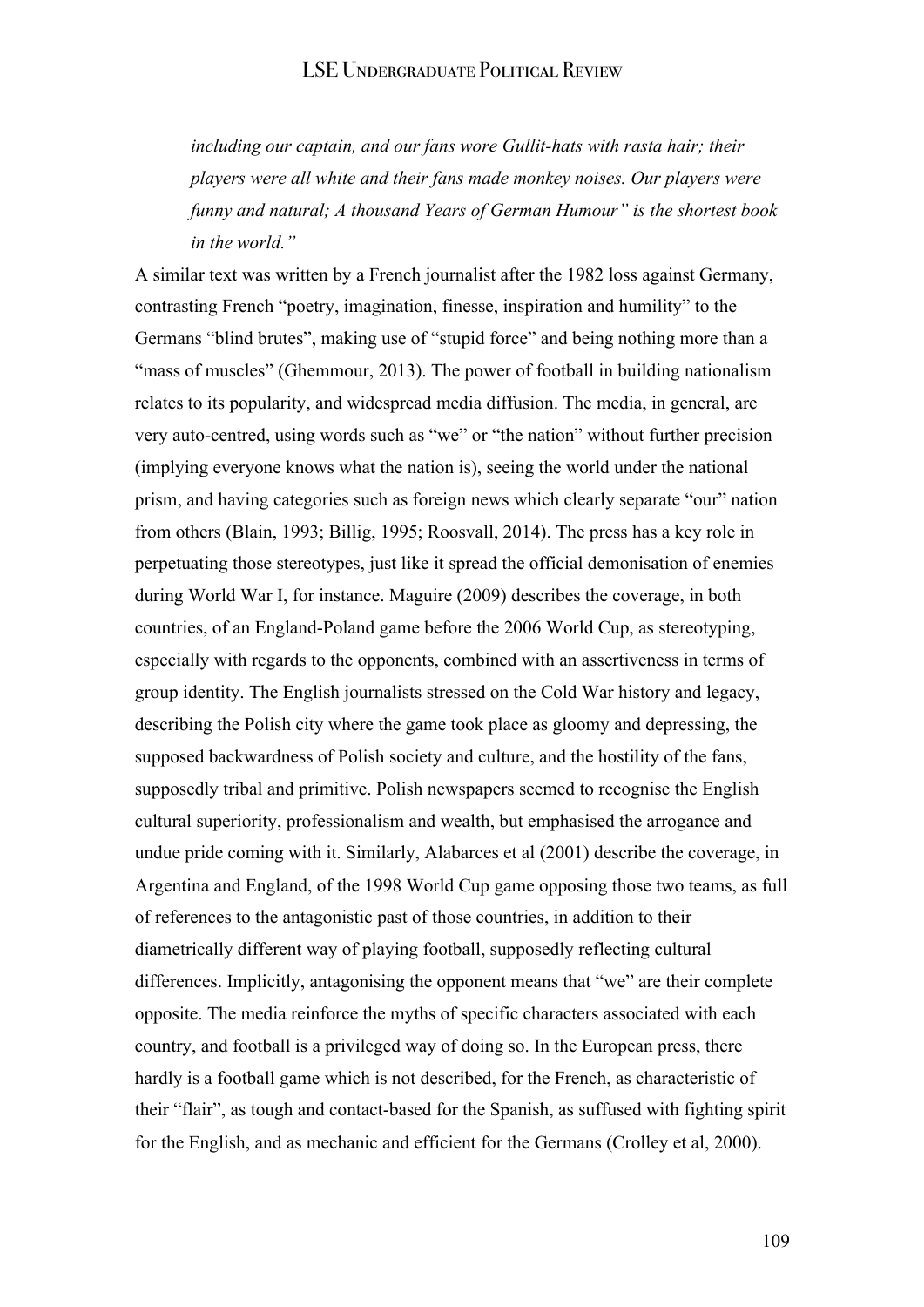Note that each of those stereotypes perfectly apply to those country's supposed lifestyle or primary moral qualities in general. Football, via national press, contributes to constructing nationalism, in contrast to other nations. Finally, note that rivalries are not devoid of links to the idea of tradition creation or resurrection by nationalists, analysed earlier: a rivalry is not natural and nationalists portray games between antagonistic nations as "not to miss" dates on people's calendar, as illustrated by the case of Australia and New-Zealand (Smith, 2005).

Before turning to our Dutch case study, it is necessary to provide answers to some objections. The first one is basic but intuitive: football is nowhere as serious a matter as war, and therefore, the comparison is silly. This dissertation is not trying to argue that football is of the same historical importance as war, but that it can build nationalism using the very same mechanisms. Being a world-wide phenomenon, common to almost all societies, gathering billions of viewers when national teams face each other in the World Cup, and being important creators of a feel-good factor in a nation when it wins major trophies (Porter, 2004), such as England in 1966 or France in 1998, up to the point where, in France, the suicide rate had sharply declined after the World Cup triumph (Encrenaz, 2012), is enough not to dismiss it under the pretext that it is, at first, a sport and leisure.

This leads to a subtler, and more robust, criticism. Nations are defined as communities of self-sacrifice (Hutchinson, 2017), that is, a sentiment powerful enough for citizens to sacrifice their welfare for the nation – the ultimate illustration being young people willing to die on battlefields. This willingness is not the result of a rational choice, for people often stick to it in times where the costs are high and the defeat likely (Stern, 1995). It is, additionally, striking, given those kinds of selfsacrificial behaviours are normally reserved to kinship relations, primordial links (for instance, a mother sacrificing herself for her daughter). It must therefore be that the emotional appeals of nations are strong enough to generate this kind of primordial links between fellow members, and that, while memories of collective sufferings, myths of national heroism in times of war, remembrance of the dead are powerful enough to do so, football is not. A young French soldier could go to the front to perpetuate Vercingetorix's virtues, but not Zidane's memory.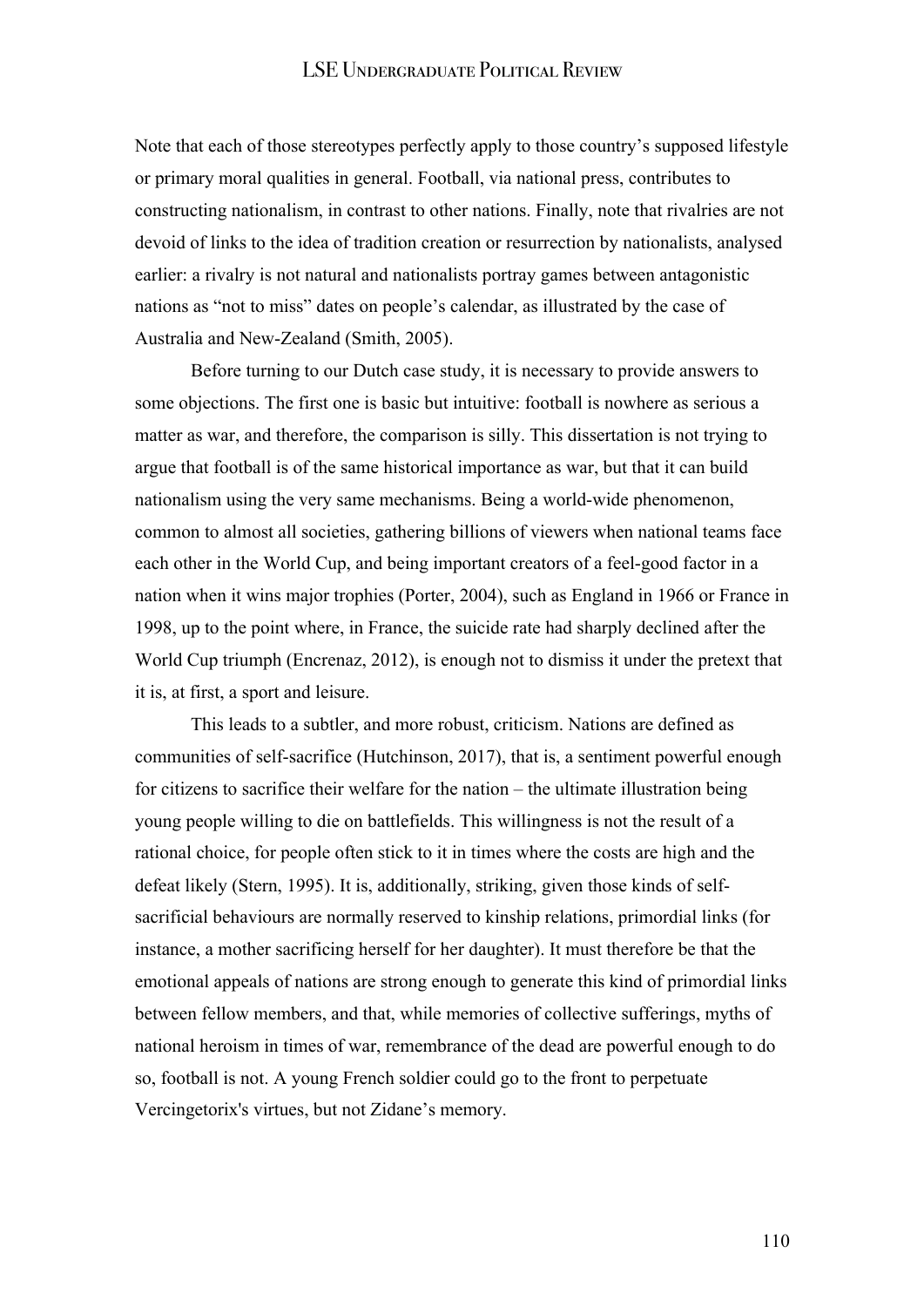This argument underestimates the sense of national duty related to sports, both for players and citizens. National press, as Billig (1995) shows, is full of sacrificial vocabulary to describe a player's performance, and praises above all those who put their body in danger for the team's sake. Players defending their national jersey in Wembley are very much seen as representative and defenders of the nation, like soldiers. Cristiano Ronaldo's willingness to keep on playing at the last European Championship finals, despite being severely injured, is enough to understand the commitment a national team game represents. This very same Cristiano Ronaldo, despite winning all major club and individual trophies, being a multi-millionaire and a worldwide icon, was never as happy as the day after the Portuguese triumph, which he described as the best moment of his life (Europe 1, 2016). Playing for the national football team is commonly referred to, by players, as the highest moment of a career and the highest duty that can ever fall on their shoulders. The public sees it very much the same way and witnesses with incredulity those players who refuse to play for the national team. I obviously do not mean that playing with an injured knee is as sacrificial as dying on a battlefield, but that we can at least consider football as an alternative system to the sacrifice-based nation. Marvin and Ingle (1999) themselves, having developed the idea that the nation's survival is based on sacrifice and memory thereof, to keep people cohesive, believe an alternative sacrificial system could challenge that kind of nationalism, and under this perspective, there is no reason to dismiss national football.

The last objection is that football is becoming every day more capitalist and globalised, participating in the destruction of local identities (Miller, 2001). While this is true for club football, where indeed a team like Chelsea often does not play with anybody from the London borough, or even from the United Kingdom, national football still remains very impermeable to globalisation (despite the case of bi-national players, strictly regulated), and is an arena where nation-state representatives face each other.

Let us now turn to our case-study. Lechner (2007) describes how the Dutch imagined community is partly shaped by football and the national-team. Memories of great teams, such as that of 1974, still remain, alongside myths embodying the whole nation (Cruyff, mainly). The Dutch also emphasise a unique, distinct style of play (total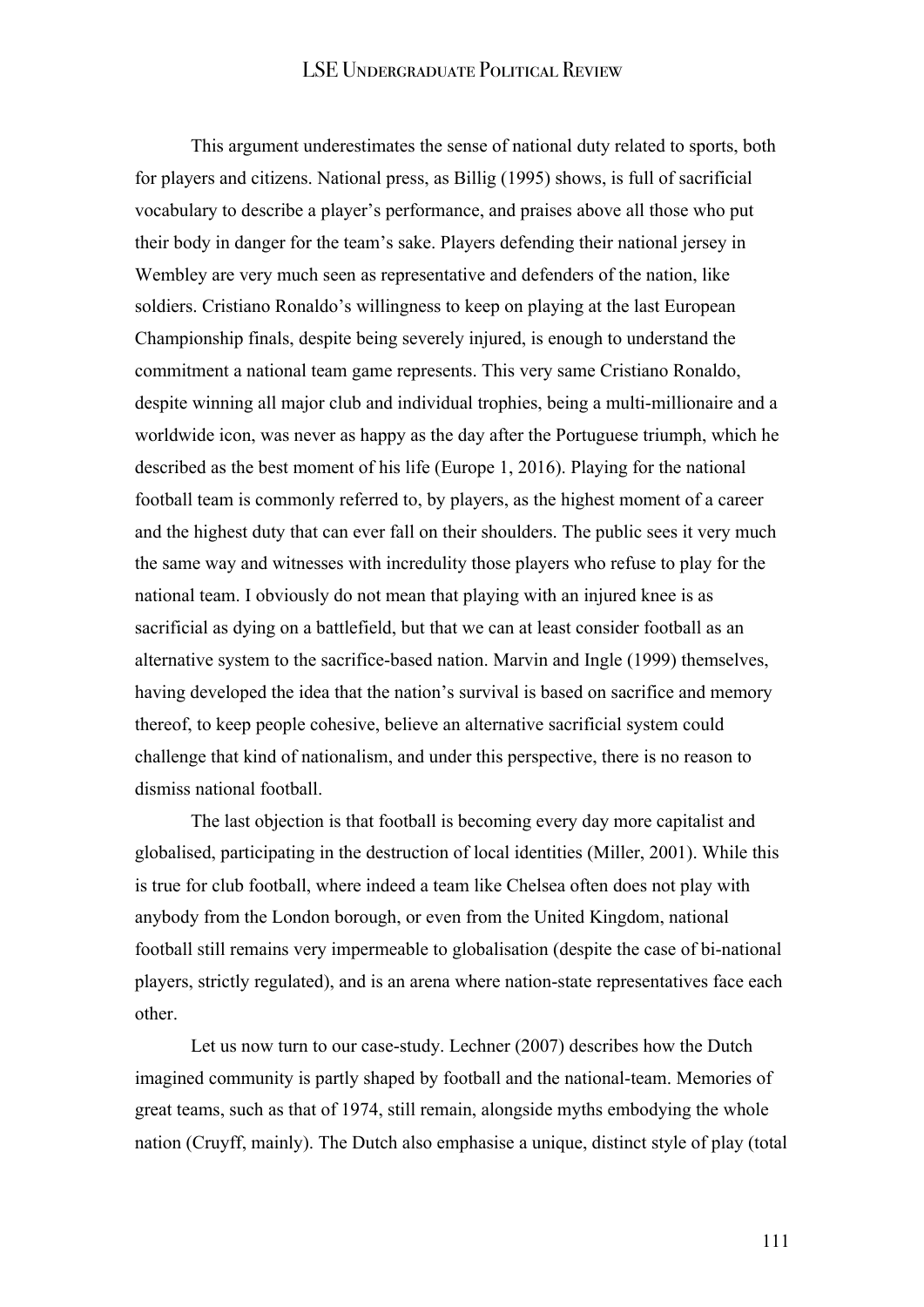football - a very offensive and revolutionary game based on technical quality, short passes and versatile players) which stresses the distinctiveness of the Dutch nation in general, in addition to being one of the teams most strongly associated with its colours. I conducted 6 detailed interviews with Dutch people from diverse backgrounds, found amongst my contacts, with written answers to the document I sent them, to study that claim further.

When asked whether the Dutch national team had a distinct style of play, Patrick, a student based in London, answered: "Yes, the whole distinction with total football sums up Dutch football. No other team, other than Spain recently, has nearly as distinctive a playing style". Mirroring Remmert's answer, a 29 years old man who arrived in the UK three years ago answered: "a very distinctive football style, characterised by playing very offensively, with right - and left wing backs who basically play as left - and right wing strikers. Dutch football, is, together with the Brazilian, Italian, and Spanish football styles, one of the most famous ones." While most respondents acknowledge this style has fluctuated, and that, especially in recent years, the team has not always been able to live-up to that standard, all of them reckon there is or at least has been a very strong distinct Dutch way of playing football, which dates back to the 70's, and the invention of Total Football. Most respondents also think there is some truth to the idea that the way the national team plays reflects in part the wider Dutch lifestyle, in particular, the capacity to organise and manage life in limited spaces, and that there is a distinct type of Dutch player. So in general, there are close links between football and the idea of a nation's uniqueness, which fits our general analysis well. Another very interesting aspect is the mythical character of Johan Cruyff and the 1974 national team. It is worth quoting, again, Patrick at length:

*"He is a national hero. He brought us so many finals and won Euros for us. Then when he retired he did so much for Dutch football and football in general (…). He created total football in Holland and made the Netherlands what they are today - probably the best team ever to win the world cup in my opinion."* 

Other respondents have similar enthusiasm: Isabel, a 19-year-old Dutch woman says "Johan Cruyff was the talent of the Netherlands. I cannot think of a player that can beat him in that aspect.". Samuel, 26 years old, who moved to London 8 months ago, thinks that "Cruyff is the greatest Dutch football player of all time, and played a very strong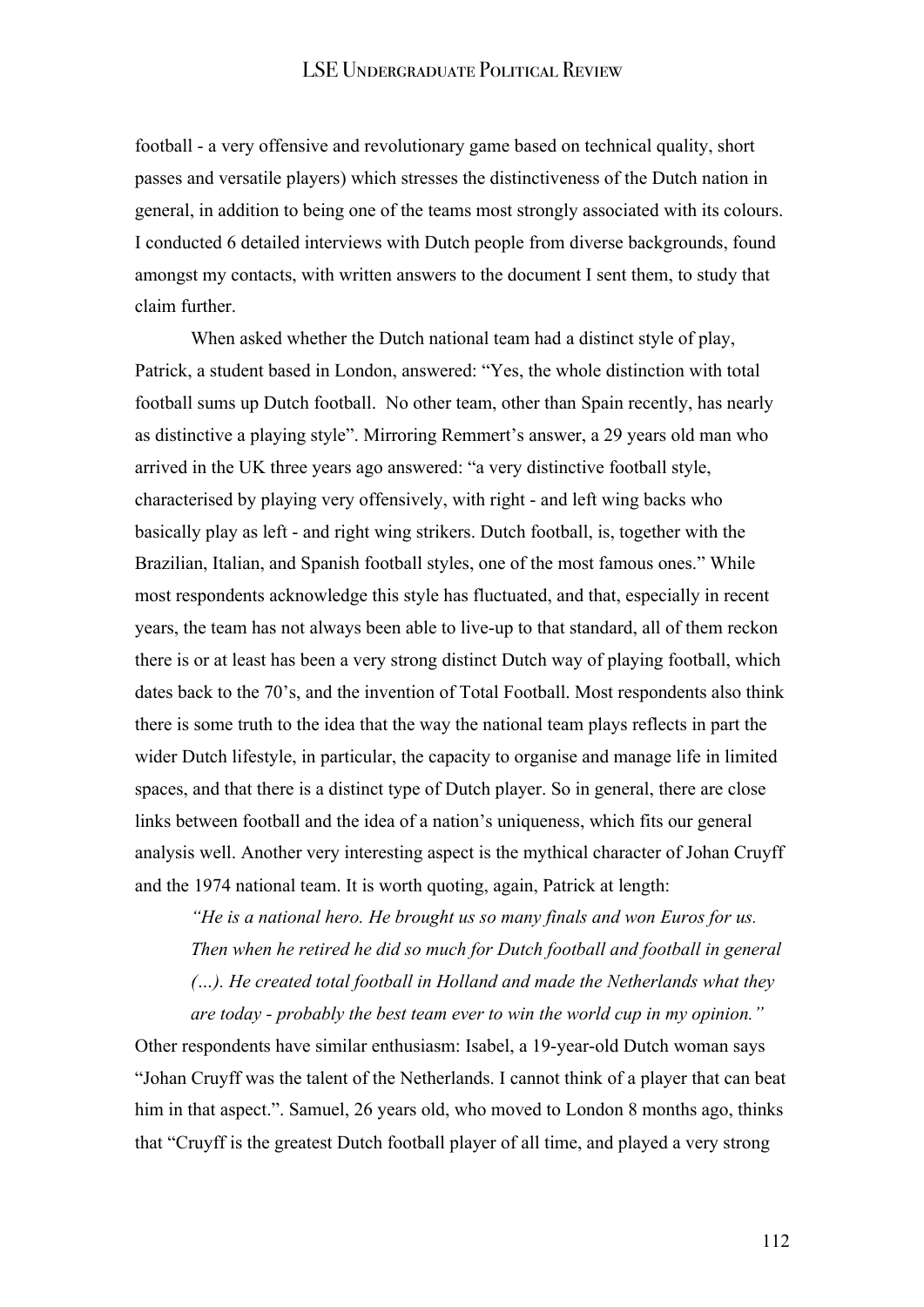role in shaping the [footballing[ identity of the Netherlands, but also football in general". For Maarten, a 26 year old man, "Johan Cruyff is most definitely a national hero to me and is probably one of the greatest football minds the world will ever know". Cruyff is thus a mythical figure Dutch people can refer too, even after his death, as having done a lot, not only for Dutch football, but for the country in general. His virtues (not only his talent, but his embodiment of Dutch creativity and willingness to privilege the style of play over raw results) are akin to what nationalists use when they refer to heroes of the past to build national sentiment. He shares this mythical aspect with his 1974 team, narrowly defeated by the Germans in the World Cup Final, despite playing one of the most beautiful and revolutionary football to this day. This team's story is narrated from generations to generations as a source of national pride, in families, the press and via documentaries and clips. Patrick, who heard it via his father and video clips, reckons it is "still very present in Dutch people's imagination", as "our greatest team". Isabel, similarly, learnt the story from her dad: "we had an amazing national team who played very well together." All the respondents think it is still very present nowadays in the Netherlands. It is striking to note that none of them were even born when this team played! However, they had all heard of its story, a sign that this team is really part of a national narrative.

Moreover, football in the Netherlands, just like in our main analysis, bases its identity not only positively but negatively, in opposition to another team/nation, the Germans. All the respondents emphasise the rivalry with Germany and how important it is for them to win those games, compared to confrontations with other nations. Maarten, when asked whether beating the Germans is better than beating anyone else, answered: "Yes. Without a doubt! Beating Germany in an important game is the best". Michiel, a Dutch man in his 20s, replied "absolutely" and Isabel said "Yes, of course!". The opposition in style of play is mentioned too, between the traditional Dutch creativity and the German efficiency, but less than I could imagine. However, all the respondents are very young and the clichés associated to Germany's mechanical game were a lot stronger in the 80's and 90's, while, under the impulse of coach Low and the integration of sons of immigrants in the squad, their game has diversified a lot.

Finally, all the respondents say that when they talk with non-Dutch people, football is mentioned almost immediately: great Dutch clubs, players ("Marco van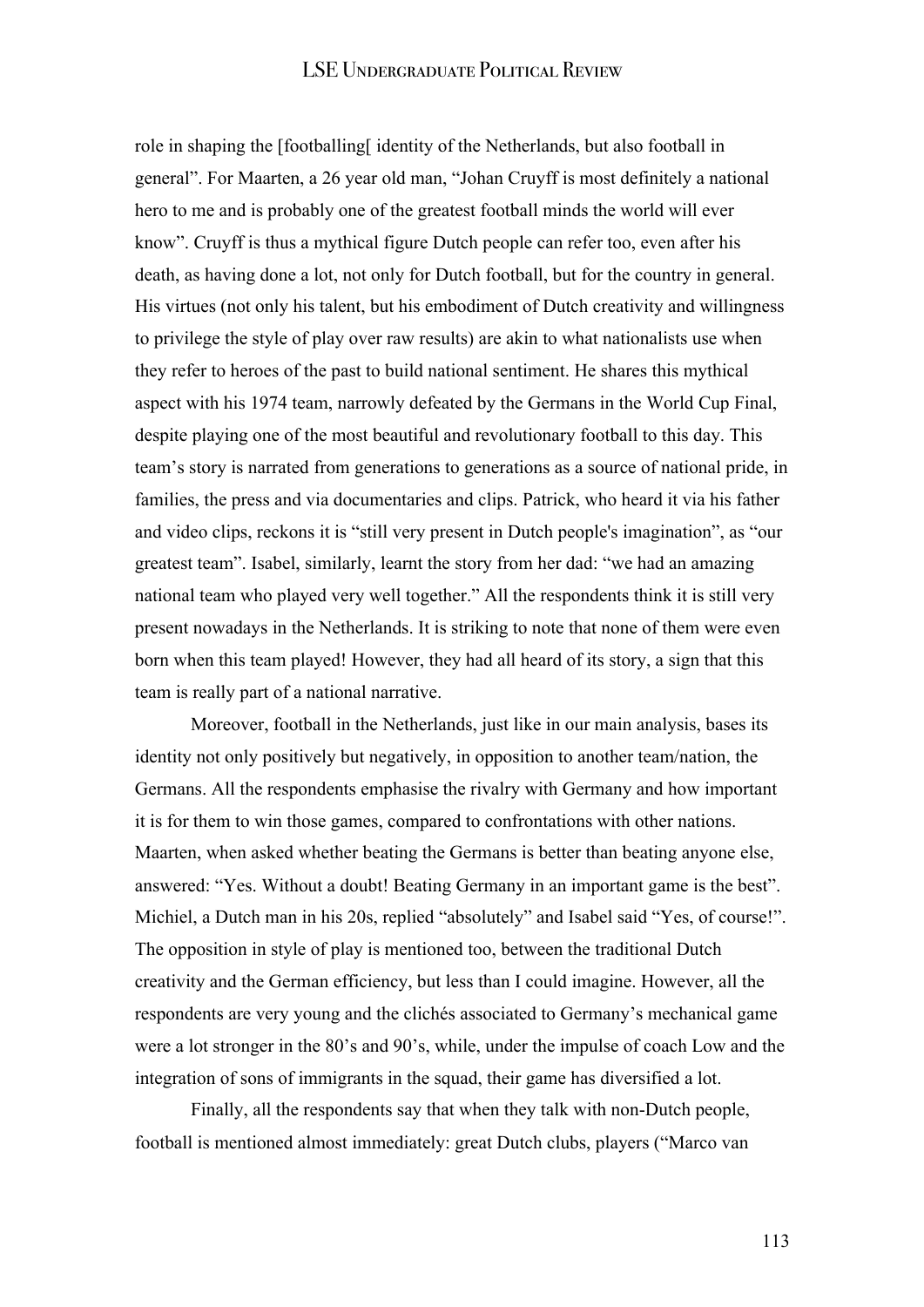Basten's volley against USSR, or Robben according to Patrick), and the national team. Football is a clear marker of Dutch identity for foreigners, according to our respondents. Isabel says that after people learn where she is from "the first reaction that I get is: Sneijder, Van Persie, Robben [Dutch players]. Yes, when they think of the Netherlands, the first thing they think of is football.". Samuel thinks that "We're a very small country, and the things we are most known for are clogs & windmills, our tolerant mind-set, and football.". All my respondents were self-declared football fans, so when asked whether football was part of their identity, they said yes. When asked whether this was part of Dutch identity more generally, responses were more divided. Patrick says yes ("it brings people together"), but others are more nuanced, emphasising the point that not everyone is a football fan. That being said, all but one mention the fact that during World Cups, everyone is interested in the national team's performance, which means the analysis of football as nationalism-builder is still robust, as, despite an uneven interest from the population, it generates a nationalist fever at least once every four years, that clearly binds people behind the eleven representatives of their imagined community.

Overall, this case study illustrates how football, via myth building and the development of stereotypes of opposition and rivalry, builds nationalism, corresponding to our main analysis and to the comparison we made between football and war. This overall comparison has proven robust in the framework of the nationstate: a national group occupying a delimited homeland under the rule of a corresponding political unit. We now turn to the cases of diasporas to see how, in times of globalisation, with many national groups leaving behind those borders, football has the potential to play a role different from that of war.

### **4. Football, War and Nationalism In Times of Globalisation: A Case Study of the Portuguese Diaspora in France**

In this section, I analyse the case of the Portuguese community in France. After a brief reminder of the context, I present evidence from the French press showing that Portuguese people generally have a positive image in their country of residence. I then analyse results from a questionnaire I conducted online and with a Portuguese association in Gentilly (Val-de-Marne, Paris suburb) to show the role of football in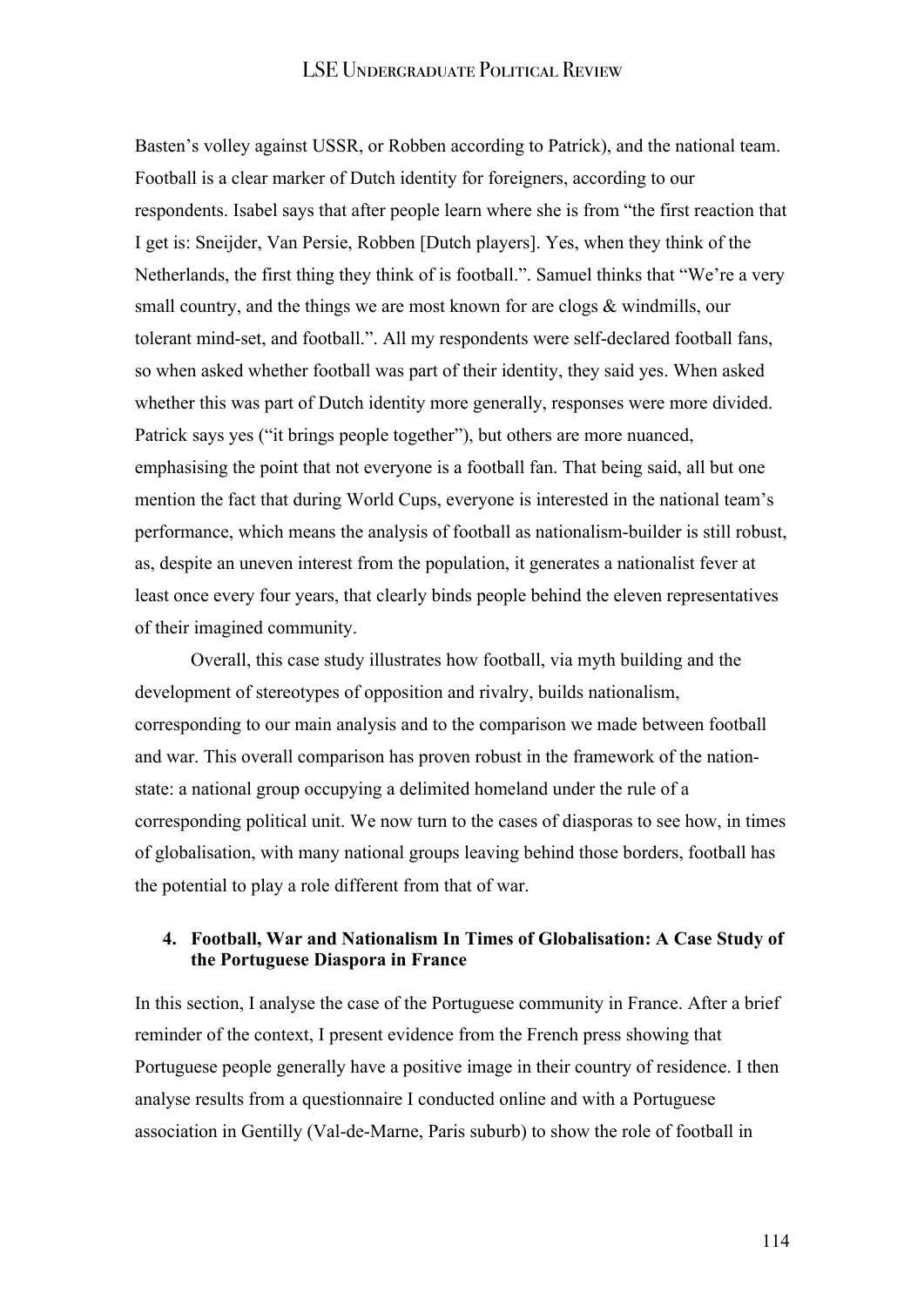building an imagined community and the Portuguese identity. The key takeaway from this more hypothetical and empirical section is that football, in a time of globalisation, can foster a type of nationalism beyond the homeland borders, not limited to the nationstate, that links diaspora members amongst themselves and the whole body of nationals (diaspora and homeland citizens).

Before turning to the main arguments, because this dissertation is about comparing football and war, it is useful to consider the objection saying that war also has the power to build nationalism within diasporas. The point is, indeed, valid. There is no conceptual reason to believe that myths, traditions, rituals, emerging from war and linking a national community, should not apply to the members of this community living abroad. However, this fosters a kind of nationalism that primarily links diaspora members to their homeland and the memory and celebration thereof, rather than amongst themselves: it is very much the same type of nationalism analysed in section two, praising a national group and legitimising its right to have a homeland. This leads to the second point: football can build a type of nationalism that shapes an imagined community within the diaspora as much as with the homeland members, that is less conflictual - less based on opposition to other national stereotypes, and that has an integrative potential for diaspora members in their new country of residence, which in the end allows them to make sense of their double identity. This very last aspect clearly lacks with war which celebrates the national community and its legitimacy to occupy their homeland, but does not have any integrative potential for the diaspora in their new country. Football seems to accommodate the necessarily multi-layered identities of diaspora members. Finally, at least in Western Europe, where peace between nationstates has been established for more than half a century now, and where values of cooperation and fraternity between nations are very much at the heart of state-building in the post-war era, it is not unreasonable to think that war commemoration increasingly fulfils a "never again" educational mission, emphasising the need of peace as the basis of prosperity, as much as a nation-building purpose (witness the recurrent presence of German officials at French World War commemoration days). In that case, non-war myths will be increasingly relevant, in a world where traditional nation-states evolve under the influence of globalisation and the need for peace and cooperation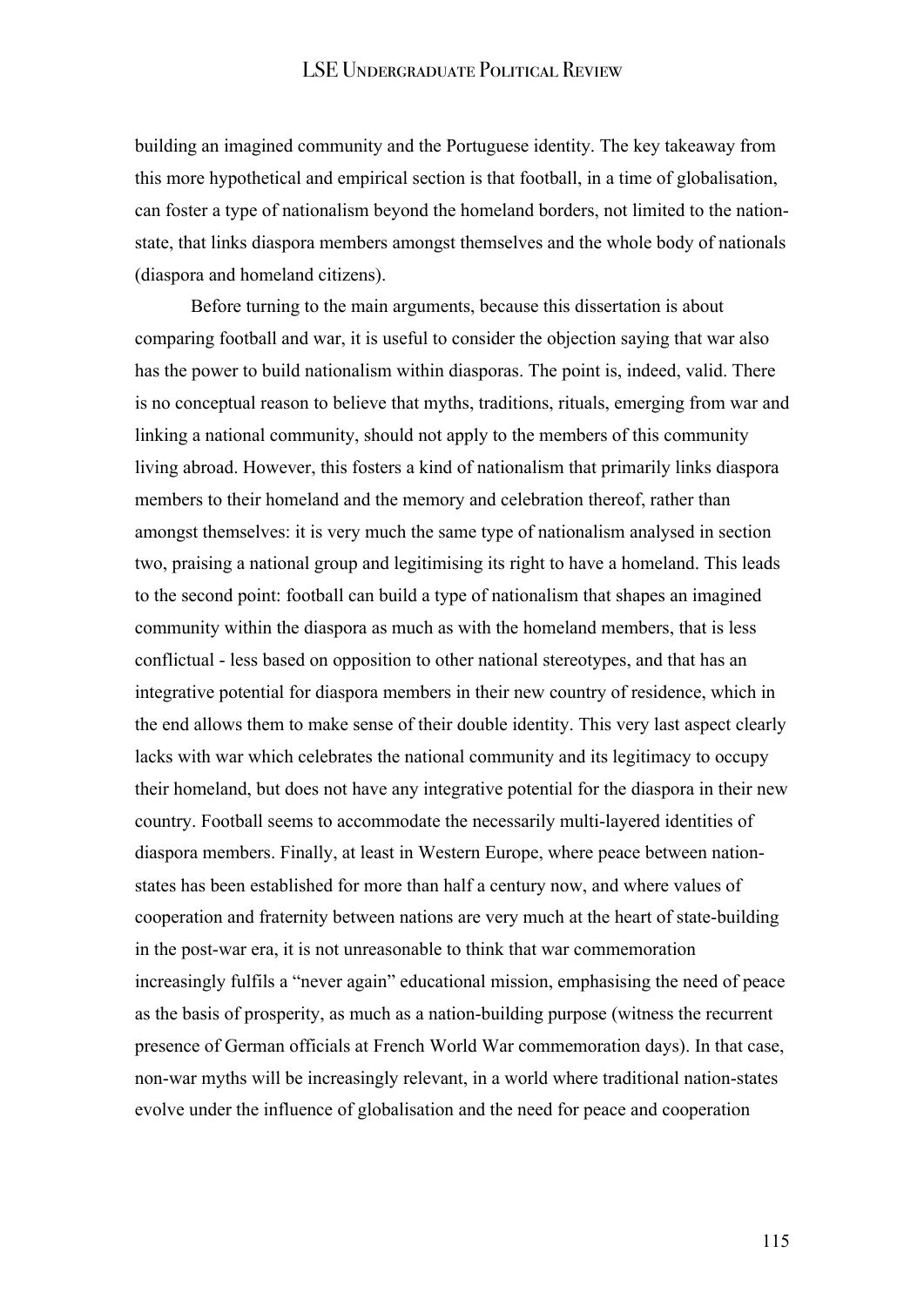(again, in Western Europe at least), and I contend that football has the power to be one of them.

The world is increasingly globalised (Keating, 2001; Held, 2003). The nationstate, while still very relevant, is weakened in its traditional form (Mann, 2005). International flows, including migrations, have constantly increased throughout the second half of the 20<sup>th</sup> century, to such an extent that today almost 3 per cent of the world population are migrants (190 million, OECD). In particular, World War Two belligerents used immigration significantly in order to rebuild after the conflict. France is an example of this, having witnessed massive arrivals from its former colonies and poorer European countries in the early post-war decades (McDonalds, 1969).

In general, international flows lead us to consider the mechanics of attachment to a territorial space or unit that is not ours, or no longer ours. Famously, in club football, it is very possible to have a deep sense of belonging to a team that does not represent one's own city. Such de-territorial supporters are common in Europe and in the world: Londoners supporting Liverpool, Celtic Glasgow fans in the US, or Marseille fans in Paris (Lestrelin and Basson, 2009). It is therefore logical to extend that reasoning to national teams: they form a vector for imagined communities and identity building for diasporas.

Those flows multiply people's possible senses of belonging (Waters, 2000; Pultar, 2014). It is very possible to feel an attachment to both the country of origin and of residence. Football allows a form of nationalism exportation, beyond the original state's borders. Haitians in the Dominican Republic provide an illustration (Wise, 2011): they constitute an important community, often facing deep prejudices and problems of integration. Football is a way, for them, to build their sense of community and keep their national roots alive. It is a genuine catalyser of imagined community for a diaspora: not only does it build the links between immigrants in another country, but it also preserves a form of relation between them and their fellow citizens who stayed at home. A similar case is made about Croatians arriving in Australia after World War II (Hay, 1998). Croatian football clubs there allowed them to build their identity and preserve their pride in their origins, but also provided them with places of socialisation, and helped them integrate the Australian society at large, the social link given by those clubs not only helping materially (support to find friends, a home, a job) but also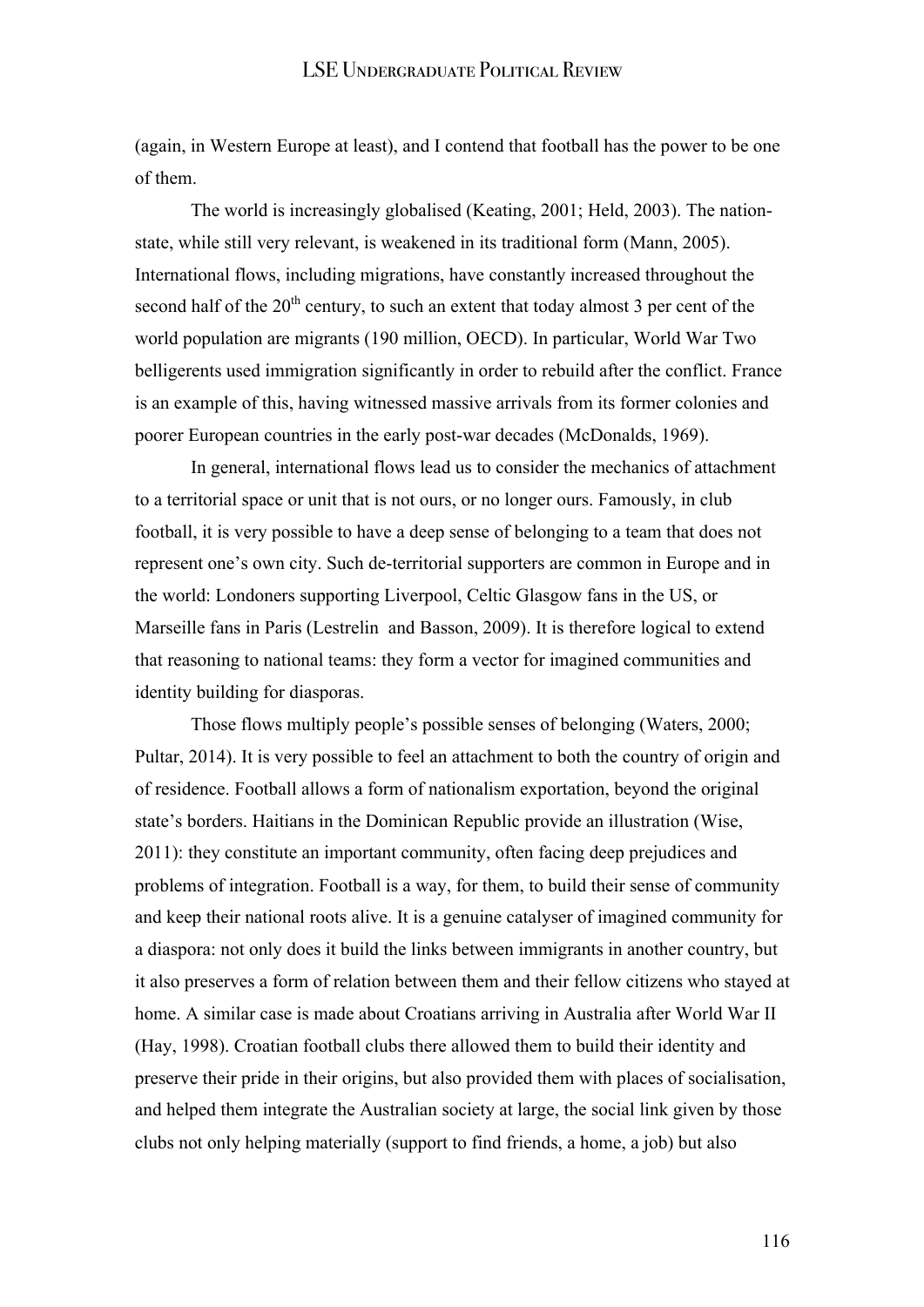contributing to gaining a sense of oneself, and to making sense of the dual identity between homeland and country of residence.

The Portuguese in France (or French with Portuguese origins) represent a very interesting case for us. They fulfil most criteria to be considered a diaspora (dispersed in many countries, strong ethnic consciousness, collective memory; see Ibrahim and Ibrahim (2014) for more precision). The Portuguese constituted a significant share of the post-war newcomers. Most came between 1970 and 1974, escaping from Salazar's dictatorship and seeking better economic conditions. From 50.000 right after the war, the community grew to 700.000 in the middle of the seventies. Today, they are between 800.000 and 1.2 million people (Mediapart, 2010; Le Monde, 2016). In general, the Portuguese represent a very important community, around 600.000 or 700.00 in Ile de France (Paris region), thus constituting the largest foreign community there. This is more than Lisbon's municipality (Le Parisien, 2002).

A quick analysis of the French press confirms a widely-shared view in France: the Portuguese are well integrated and seen positively. Let aside the clichés on their socalled traditional jobs – construction industry, cleaning services – they are seen as "hard working, brave" (Mediapart, 2010), and making their way up in the French (rather fossilised) society (Le Parisien 2002). In general, their double-culture is seen as "peaceful" (La Croix, 2016), and even their celebration of Portugal's victory over France in the last Euro final was calmly accepted by French people. This hinted to a form of rare happiness between France and its diversity (Challenges, 2016). Not only are the Portuguese respected, but they also see themselves as part of France: many of them feel, at least in part, French, love their country of residence (which for many is their country as much as Portugal), while keeping an affective attachment to Portugal.

However well integrated, the Portuguese community massively and unambiguously supported Portugal during the last Euro, rather than France (La Croix, 2016). The final victory triggered demonstrations of joy all around the country. This is why I wanted to study this particular community: football constitutes the main vector of nationalism for them, the main builder of their imagined community and link with their home country. In the words of the historian Victor Pereira, at Pau university, quoted by Le Monde (2016), football and the Portuguese national team is: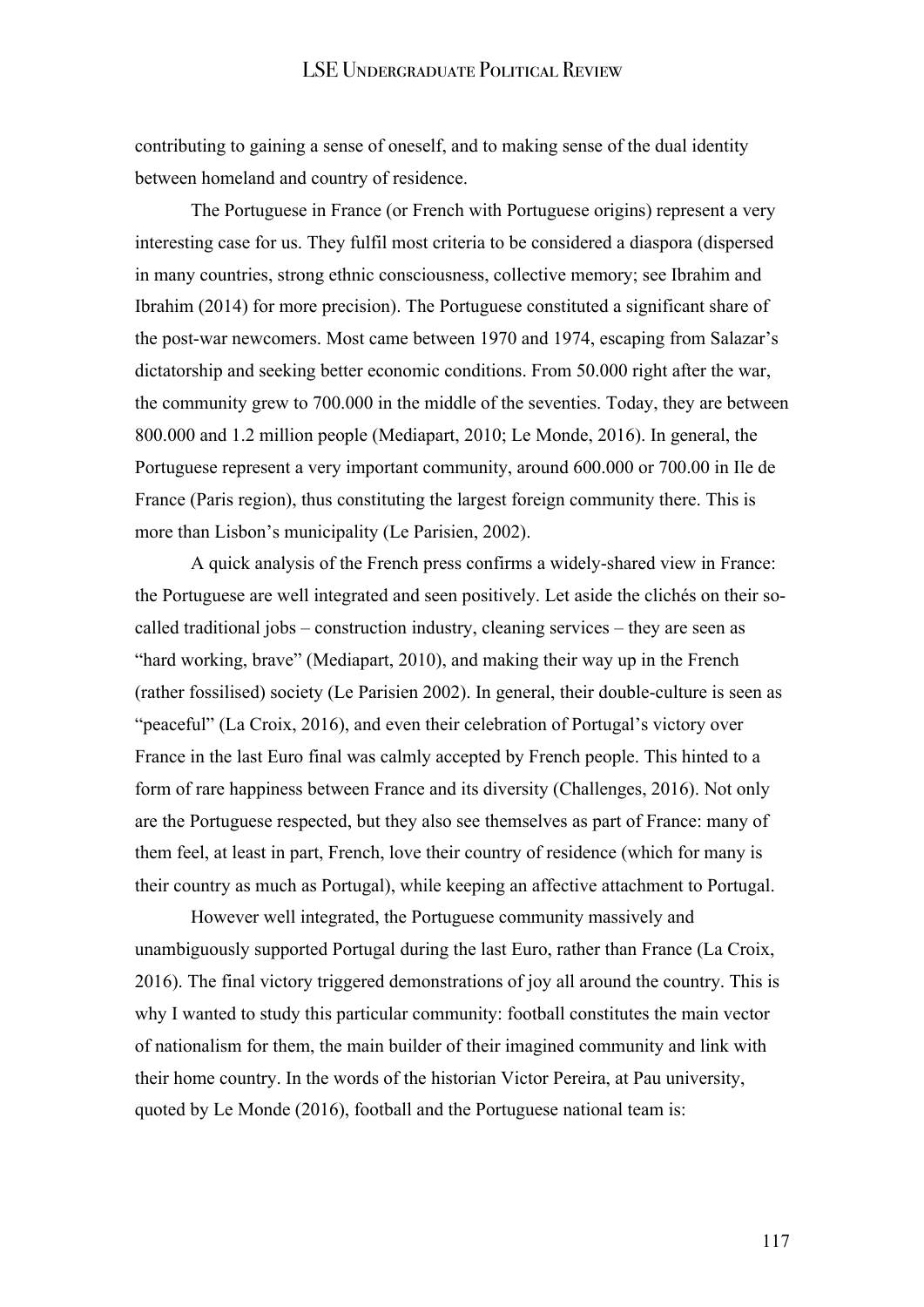*"a mean to assert themselves in their host society, a link constantly refreshed with the Portuguese imagined community, and, finally, a support of transmission of a Portuguese identity across generations, especially masculine. For the past decades, the National Team and the main football clubs in the country have been bearing the role of ambassador, of link between the Portuguese nation and the diaspora".* 

I thus conducted a questionnaire at the Paroisse Portugaise de Gentilly (Portuguese Catholic Church in Paris suburb), then online, to increase the number of answers to 46 overall. A key question was how the respondents self-evaluated their integration in France. 30 of them (65 per cent, an overwhelming majority) said they were "perfectly integrated", 12 that they were "well integrated" and 3 that they were "integrated". Interestingly, none of them said they were not integrated. This illustrates the point made above: Portuguese people manage to make their way through French society and feel comfortable there. However, they still feel very attached to their culture: a vast majority (around 70 per cent) say that Portuguese culture is at least important, if not very important, for them, especially in very closed circles such as family. In this cultural aspect, football is undoubtedly crucial: nearly half of the respondents (22) said they were playing and following the game closely, while almost everyone else either plays or follows closely. All respondents had, under that respect, a favourite club, most of them in Portugal (23).

Here comes the interesting bit. While the fraction of respondents saying they feel more Portuguese than French (59 per cent) and that saying they feel more or equally French (41 per cent) is roughly balanced, all but three respondents say they support Portugal when both national teams play against each other. This shows the importance of football for Portuguese people, a result bolstered by the fact that more than half of the respondents consider that this sport plays an important or very important part in their pride of being Portuguese. Imagined communities are also about building myths that hold the nation together, and, under that respect, nearly 40 per cent of respondents reckon Eder, the striker who scored the winning goal at 2016 Euros, is a national hero, while roughly 30 per cent believe Cristiano Ronaldo is more important than the Prime Minister. Obviously, those results, limited in sample and confounded (by education for instance), shall not be taken as representative of all the Portuguese in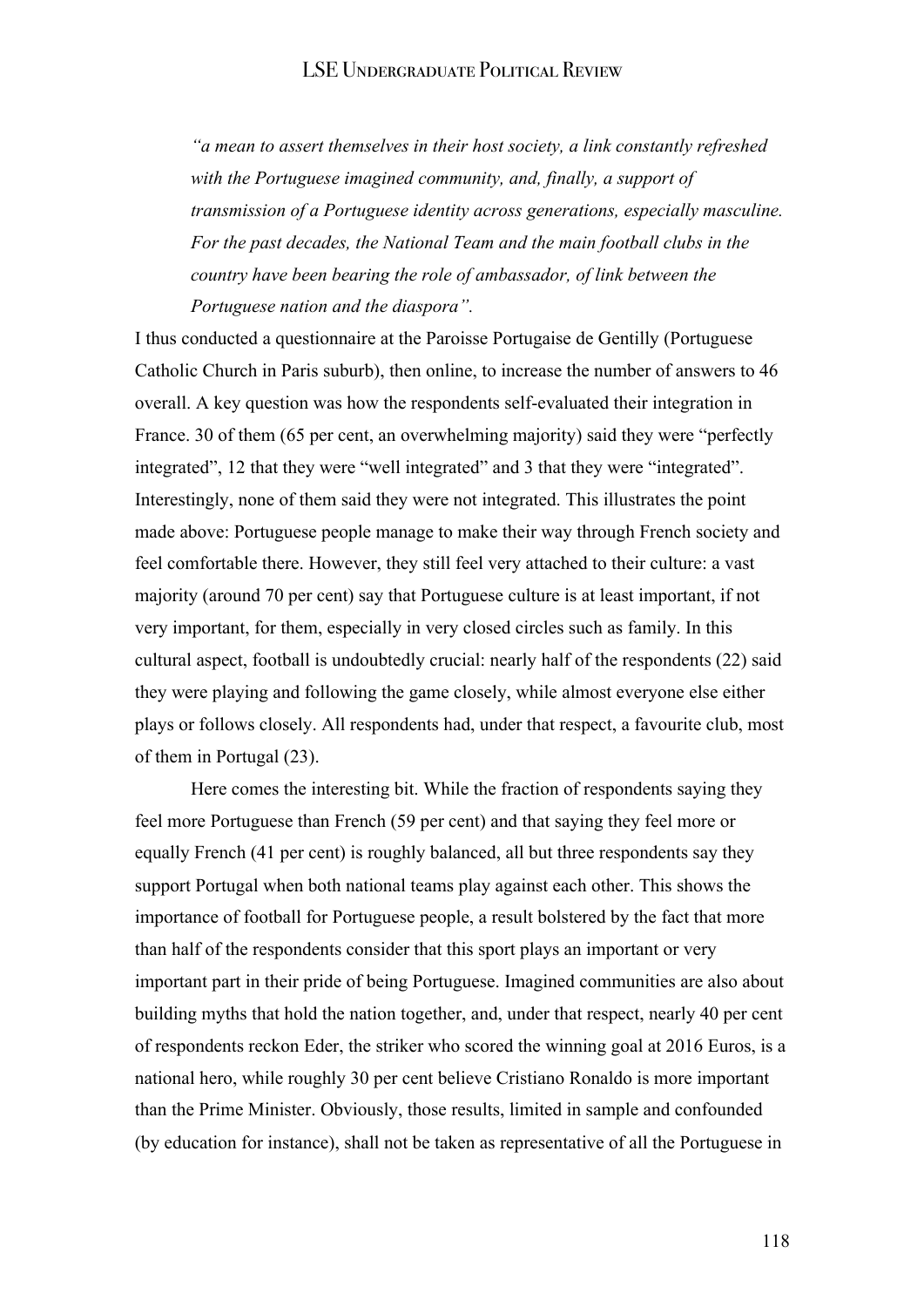France. However, they nonetheless provide a snapshot of their spirit, and illustrate the arguments made above. The Portuguese are well integrated, and balance their identities between their roots and their country of residence. But, when it comes to football, national feelings take over: they massively support Portugal and Portuguese clubs, which provide a way to assert their identity, and, more importantly, build imagined communities, both with fellow immigrants in France and with the nation in general. Importantly, this support for Portugal does not come as a rejection of France, an expression of unease towards the French society, of desire not to be identified as French, because, as we saw, the relationship between the Portuguese community and France is rather happy and smooth. It implies that this form of nationalism is less conflictual and oppositional than the one analysed in Section II. It is a way for Portuguese people to gain a sense of themselves in the French society. This more appeased nationalism is confirmed by the fact that no clear result emerged to the question "do you have a team that you prefer beating in particular". While, as we saw, the Dutch dream to beat the Germans, there is no such rivalry and oppositional construction here. It is still, though, nationalism and not merely national identity, for the Portuguese still defend the legitimacy of their nation, and its right to be represented by a national team.

However, the most interesting part comes from the interaction with people at Gentilly, allowing to ask more detailed and specific questions, and react to the respondent's answers. This meeting was also particularly stimulating because it provided a snapshot of Portuguese immigration in France. Gentilly is, indeed, a suburb in the heartland of the Portuguese community in France, the Val-de-Marne département (Le Monde, 2016). The Portuguese are catholic and quite religious. There, I met all the generations of Portuguese immigration, from those born in France to those who arrived at adult age to find better jobs.

In general, the results are very similar to the entire questionnaire ones. Interviewed people feel very integrated, but support Portugal in football, a sport which gives them pride and builds their link with the rest of the Portuguese community. Interestingly, most respondents (53 per cent) were born in France, which means football acts even more powerfully in their collective imagination of Portugal, as they never actually lived there. They mostly stopped education before university: I talked to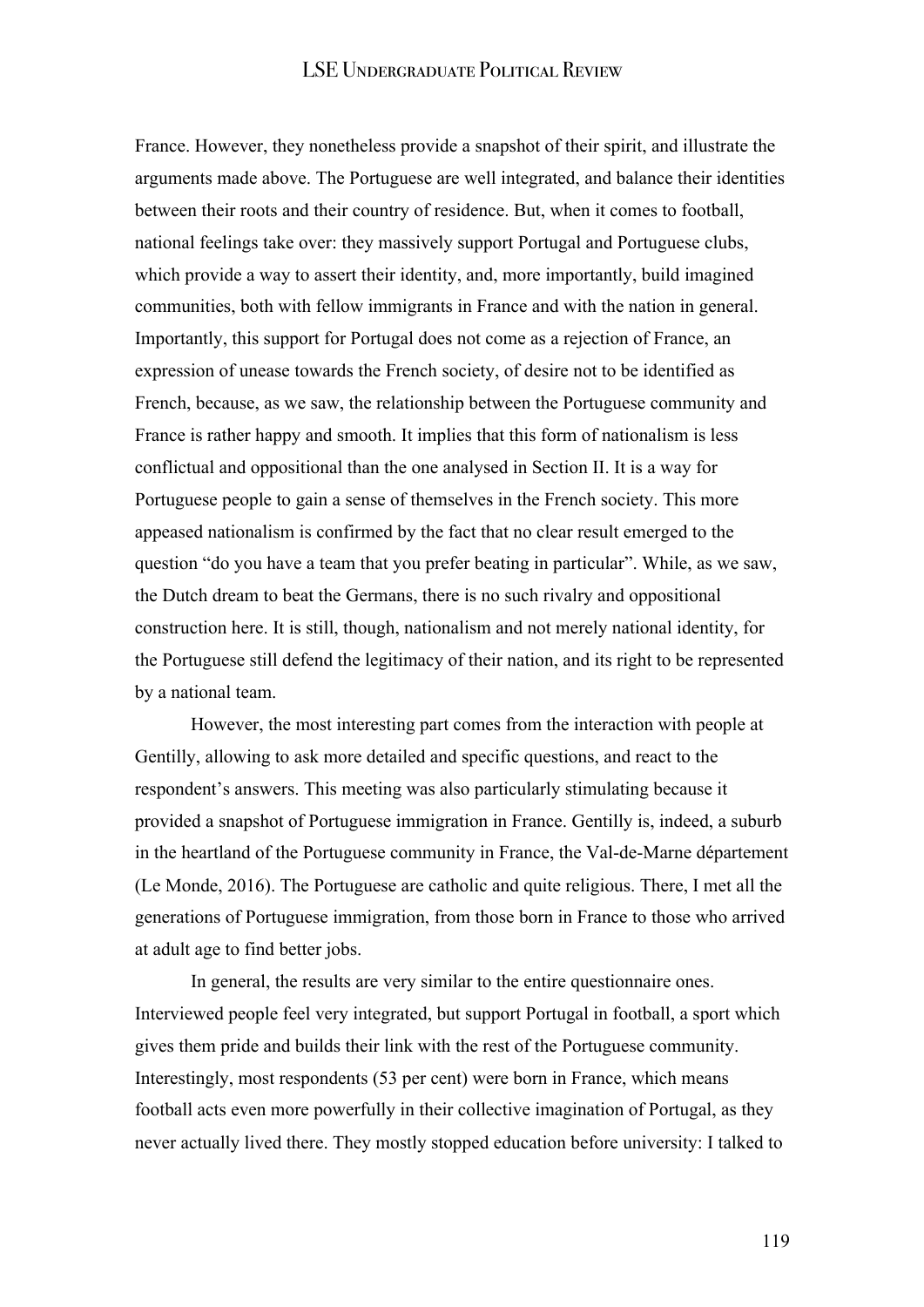construction workers, nursery employees, secretaries. Interestingly, many of them smiled at the question of whether Eder was a national hero, or Ronaldo more important than the Prime Minister, answering spontaneously "oh no, let us not exaggerate their role". This is the reverse of what one could expect intuitively, that, is, less educated people being more prone to following myths. In a similar fashion, those who arrived recently are actually less likely to place France among the countries they prefer to beat in football. The rather high fraction of people who said they love to beat France (36 per cent) was actually mainly constituted of people born there, who, on the other hand, define themselves as perfectly integrated and, having gone through the French education system, speak the language perfectly. This, again, shows the importance of football in the assertion of their identity as a community, and their link with Portugal: fresher immigrants perhaps need football to lesser extent when attempting to gain a sense of national belonging, while those who are born here use football as a means to build it. Finally, a useful precision is that I talked to almost as many women and men, and that most women were also very interested in football. It would thus be simplistic to say it acts as an imagined community builder for a masculine sub-sample of the community only, as often implicitly thought. It has a universal community-building power.

To finish this section, let us focus in more details on two cases - the only two people I met at Gentilly who completed higher education. One is a woman, born in France, who went to university there and now has an executive position. She defines herself as perfectly integrated, and, despite the Portuguese culture being "very important, with Portuguese being spoken as much as French and most of her relatives being of Portuguese origins", she feels as much French as Portuguese. However, her relation to football clearly exemplifies my point: she follows the game closely, supports a club in Portugal and not in France, and supports Portugal over France when both countries face each other. Football, she says, "plays a very important part" in her pride of being of Portuguese origin, while she considers Eder as a national hero, and Cristiano Ronaldo as more important than the Prime Minister. This illustrates the idea that football as identity builder is crucial for second generation Portuguese people in their relation to their nation, and that this is not the case for less educated people only. Similarly striking is the case of this man, born in France, educated in French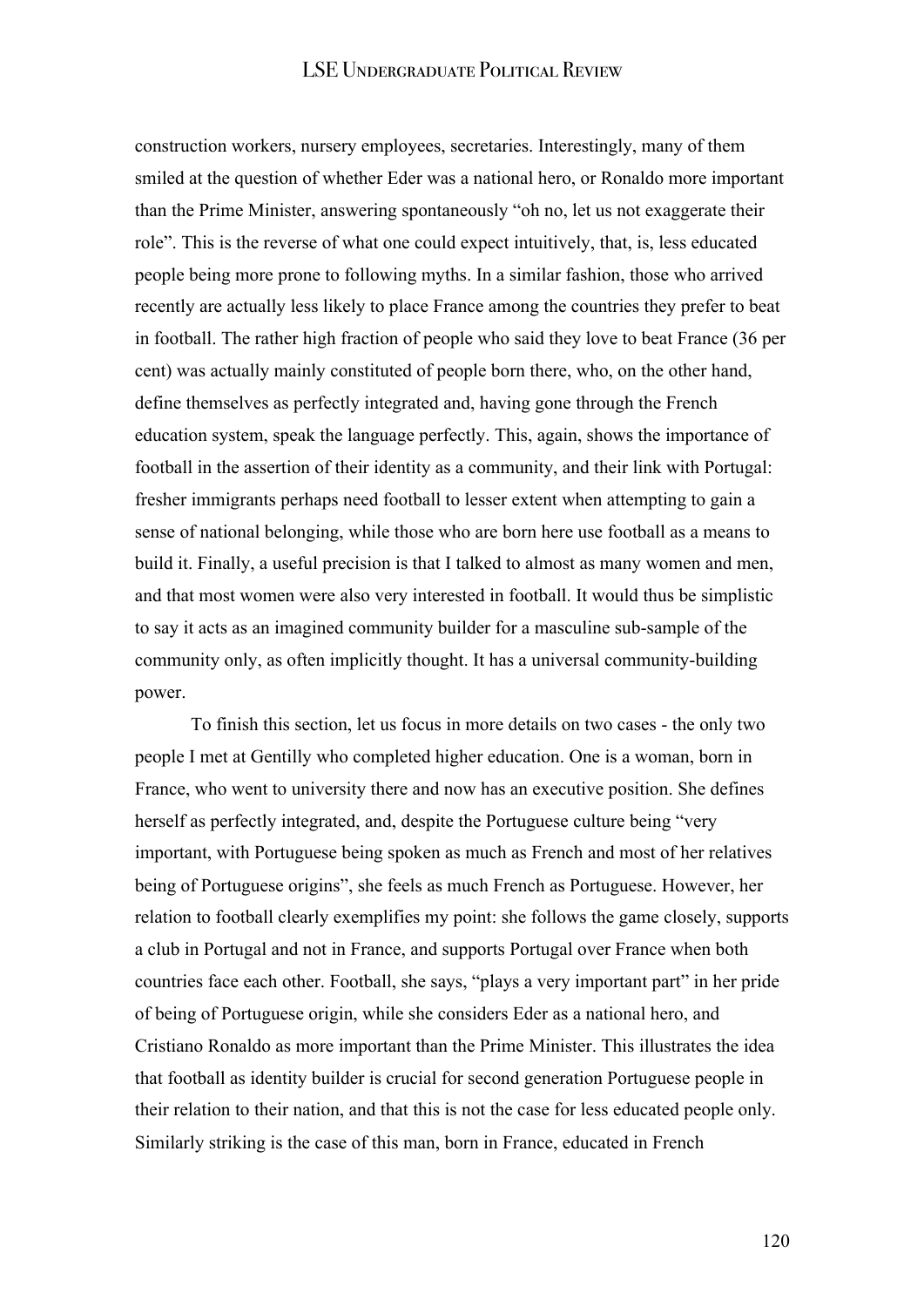universities and now a manager in the private sector. He also thinks he is perfectly integrated, feels as much French as Portuguese, and, goes as far as saying that Portuguese culture only has a "moderate influence" on his everyday life, being "important but not more than culture and social relations" of the country where he lives. Again, football is important for him: he "plays and follows closely" the game. He has a favourite club in both countries, and football, albeit still playing a role, is only moderately important in his Portuguese pride feelings. And, yet, despite this very balanced record, he supports Portugal against France when both countries face one another, and reckons Ronaldo is more important than the Portuguese Prime Minister. The national myth of the Selecao captain and best player thus has an influence on him, and the national team is his main, if not only, powerful link to his country of origin and national community.

Summing-up, this case showed that football, in time of globalisation and international human flows, might build a form of nationalism beyond the borders of the nation-state, that allows diasporas to form an imagined community and be part of the national imagined community, while integrating into their country of residence, and building their double identity. This has the potential to differ from the type of nationalism bred by warfare.

#### **5. Conclusion**

This dissertation explored the question of whether international football is comparable to international war in building nationalism. To answer, it first took the time to define what perspective to adopt on understanding nations, picking-up an ethno-symbolist view - seeing the nation as a modern invention rooted in pre-existing cultures - as the most accurate. This led to the emphasis of the role of war in building nationalism, since what matters is culture, traditions, rituals, myths, commemoration, and an idea of distinctiveness of the nation, warfare plays a crucial part in building heroes, virtues, history that binds the nation together, as well as in developing national stereotypes, both positively and negatively defined (in opposition to another nation). Under that perspective, football builds nationalism in a strikingly similar way. As illustrated by our Dutch case-study, myth-building, national narrative history, fierce rivalry and opposition to the enemy are all part of football. However, globalisation means nation-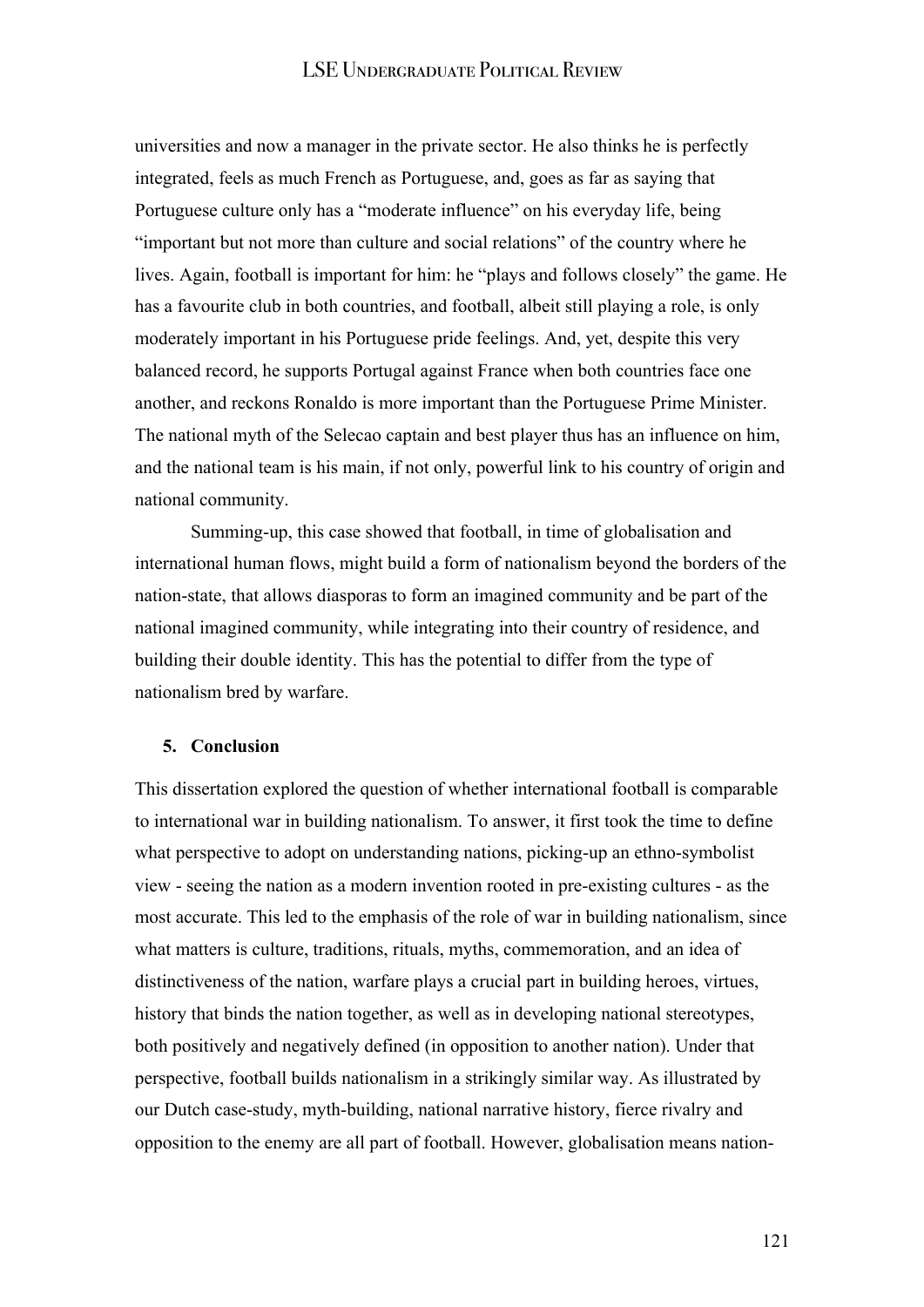states are evolving. In the post-war era, at least in Western Europe, they are increasingly emphasising peaceful values, hence the importance of appeased national myth-making, and often host large diasporas, thus the need for a nationalism that accommodates multi-layered identities. The case study on Portuguese people in France provides a first idea of how football can play that role. Larger sample sizes and control for confounders can test that claim empirically more robustly. Due to space limitation, this dissertation could not address all the issues related to the topic. Just like the relationship between warfare and nationalism is studied in the other direction (how nationalism causes war), it is possible to approach the nationalist influence on football. It would also be interesting to consider football, nationalism and immigration from the perspective of the home country. Many players do not represent their parents' nations nowadays, and the effects on national cohesion, varying in times of success and defeats, are worth exploring.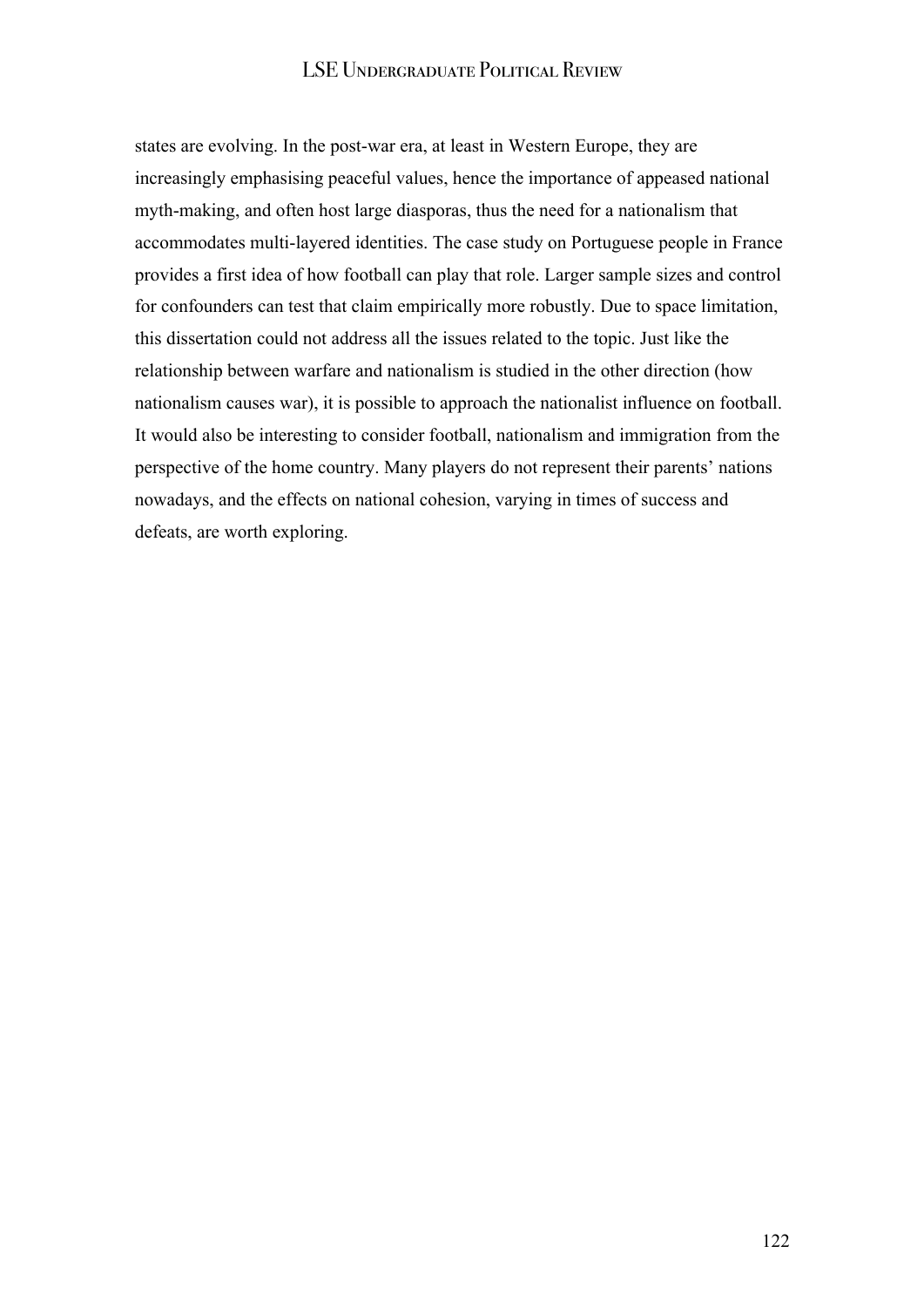#### **References**

- Alabarces, P, Tomlinson, A, Young, C (2001). "Argentina versus England at the France '98 World Cup: Narratives of Nation and the Mythologizing of the Popular". *Media, Culture and Society.* Vol 23, Issue 5, pp. 547-566
- Anderson, B. (2006), "Imagined Communities" (Revised Edition). Verso
- Basson, JC, Lestrelin L (2009). "Les territoires du football : l'espace des « supporters à distance »". *L'Espace géographique*, Issue 4 (Vol. 38), pp. 345-358
- Beitz, C.R. (1983) "Cosmopolitan ideals and national sentiment". *Journal of Philosophy* 80 (10)
- Billig, M (1995). *Banal Nationalism.* SAGE Publications
- Blain, N, Boyle, R, O'Donnell, H (1993). *Sport and National Identity in the European Media,* Leicester University Press
- Bradley, J (2002) "The Patriot Game: Football's Famous 'Tartan Army'." *International Review for the Sociology of Sport*. 37 (2), pp. 177-197.
- Breuilly, J (1994). "The Sources of Nationalist Ideology". In Hutchinson, J and Smith, A.D *Nationalism.* Chapter 16. Volume II. Oxford University Press
- Calhoun, C (2007). "Nationalism Matters". In Calhoun, Craig *Nations Matter: Citizenship, Solidarity and the Cosmopolitan Dream.* Chapter 2. Routledge
- Comaroff, J.L, Stern, P.C (1995). "New Perspectives on Nationalism and War", in Comaroff, J.L and Stern, P.C, *Perspectives on Nationalism and War.* Chapter 1. Gordon and Breach Science Publishers
- Conversi, D (2000). "Reassessing current theories of nationalism: nationalism as boundary maintenance and creation." In Hutchinson J and Smith, A.D, *Nationalism. Critical Concepts in Political Science.* Chapter 21. Volume I. Routledge
- Crolley, L, Hand, D, Jeutter, R (2000). "Playing the identity card: Stereotypes in European football". *Soccer & Society,* Volume 1, Issue 2, pp. 107-128
- Cronin, M, Marall, D (1998). Introduction in *Sporting Nationalisms,* Franc Cass Publishers
- Dauncey, H, Hare, G, Conclusion in France and the 1998 World Cup. The National Impact of a World Sporting Event. Frank Cass Books
- Encrenaz G, Contrand B, Leffondré K, Queinec R, Aouba A, Jougla E, Miras A, Lagarde E (2012). "Impact of the 1998 football World Cup on suicide rates in France: results from the national death registry". *Suicide Life Threat Behaviour*, 42(2) pp. 129-35.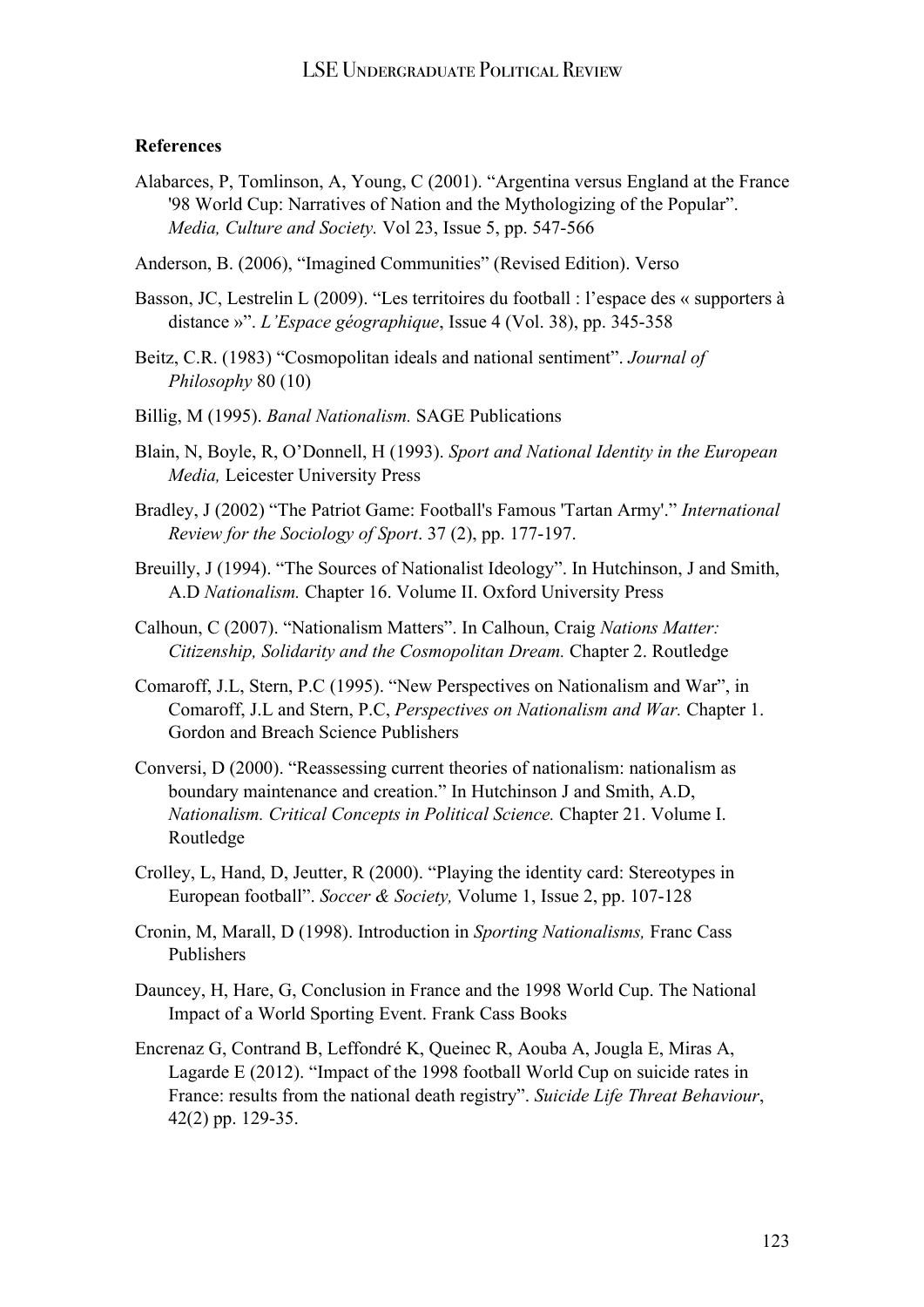- Ghemmour, C (2013). *Terrain Miné: Quand La Politique s'immisce dans le football.*  Hugo Sports
- Hall, J, Malesevic S (2013). Introduction in *Nationalism and War.* Cambridge University Press
- Harrison, S. (2003). "Cultural difference as denied resemblance: Reconsidering nationalism and ethnicity". *Society for Comparative Study of Society and History* 45(2)
- Hay, R (1998). "Croatia: Community, Conflict and Culture: The Role of Soccer Clubs in Migrant Identity." In *Sporting Nationalisms.* Chapter 2. Franc Cass Publishers
- Held, D (2003). "Cosmopolitanism: globalisation tamed?". *Review of International Studies.* 29 (04) 465–480.
- Hobsbawn, E (1983), Introduction in *The Invention of Tradition,* Cambridge University Press
- Hobsbawn, E (1992), Introduction in *Nations and Nationalism Since 1780: Programme, Myth, Reality*. Cambridge University Press
- Howard, M (1994). "War and Nations". In Hutchinson, J and Smith, A.D *Nationalism.*  Chapter 40. Volume VI. Oxford University Press
- Hutchinson, J (1994). "Cultural Nationalism and Moral Regeneration". In Hutchinson, J and Smith, A.D *Nationalism.* Chapter 18. Volume II. Oxford University Press
- Hutchinson, J (2017). Introduction in *Nationalism and War,* Oxford University Press
- Hutchinson, J (2017). "Warfare, Memorialization, and the Formation of National Communities", in Hutchinson J *Nationalism and War.* Chapter 2. Oxford University Press
- Hutchinson, J, Smith, A.D (2000). General Introduction in Hutchinson J and Smith, A.D, *Nationalism. Critical Concepts in Political Science.* Volume I. Routledge
- Ibrahim F, and Ibrahim B (2014). "Building a Diaspora, Adopting a New Nationality. Egyptians Copts in the United States."In Pultar, G. *Imagined Identities. Identity Formation in the Age of Globalisation.* Chapter 15. Syracuse University Press
- Ingle, D, Marvin, C (1999), Introduction in *Blood Sacrifice and the Nation: Totem Rituals and the American Flag*. Cambridge University Press
- Keating, M (2001). "Nations without states: The accommodation of nationalism in the new state order". In Michael Keating and John McGarry (eds) *Minority Nationalism and the Changing International* Order. Chapter 2. Oxford: OUP
- Keeley, B (2009). *International Migration. The Human Face of Globalisation* OECD Insights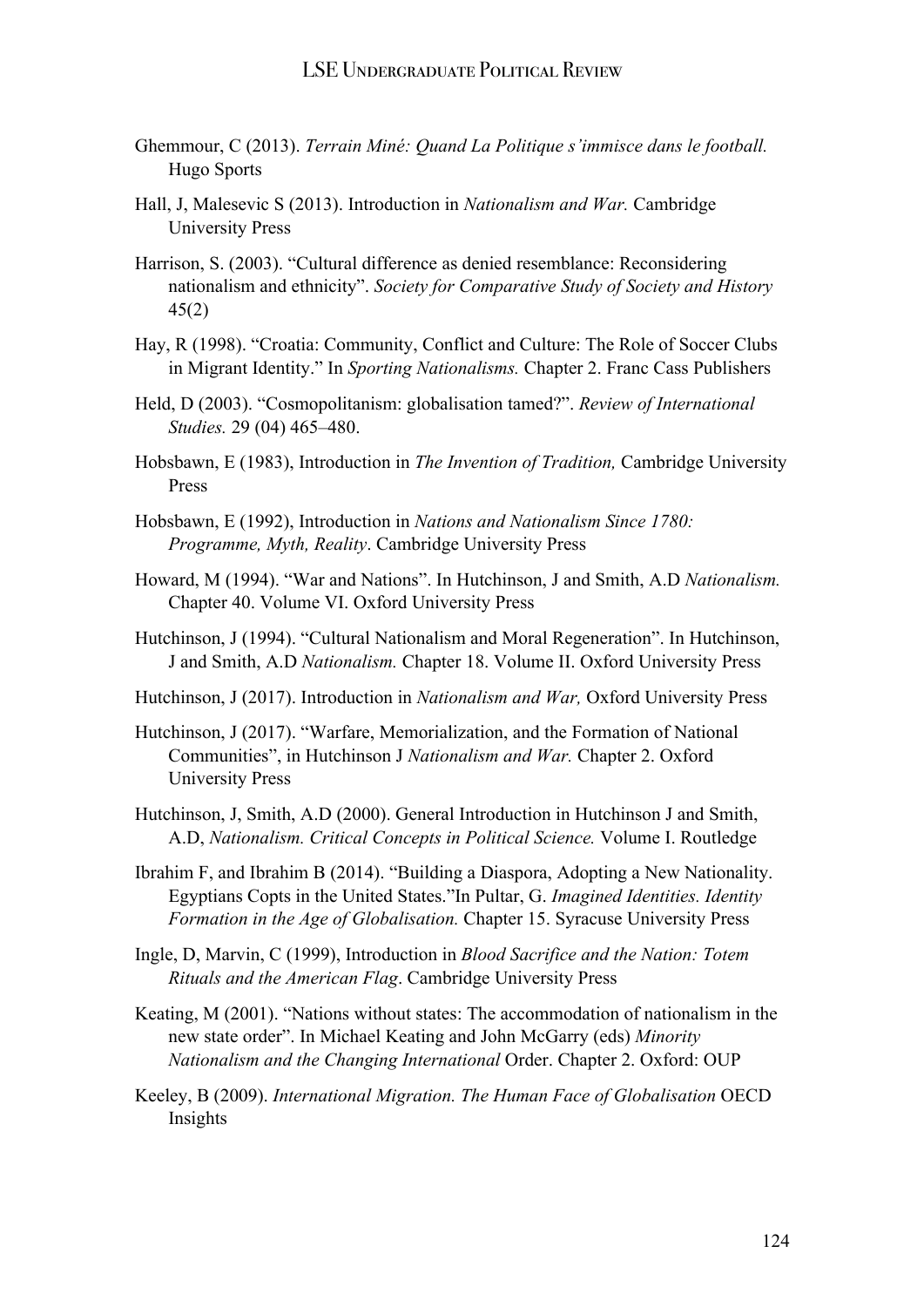- Kissane, B (2013). "Victory in Defeat? National Identity after civil war in Finland and Ireland". In *Nationalism and War*. Chapter 13. Cambridge University Press
- Kohn, H (2000). "The idea of Nationalism". In Hutchinson J and Smith, A.D, *Nationalism. Critical Concepts in Political Science.* Chapter 4. Volume I. Routledge.
- Lechner, F (2007). "Imagined communities in the global game: soccer and the development of Dutch national identity". *Global Networks,* Volume 7, Issue 2, pp. 215–229
- Maguire, J, Mazur, Z, Wawrzyczek, I, Elliott, R (2009). "New Europe, old games? Making sense of Anglo-Polish media coverage of England versus Poland football matches". *Sport in Society Cultures, Commerce, Media, Politics,* Volume 12, Issue 2, pp. 141-155
- Maguire, J, Tuck J (1998), "Global Sports and Patriot Games: Rugby Union and National Identity in a United Sporting Kingdom since 1945". In *Sporting Nationalisms.* Chapter 5 Franc Cass Publishers
- Mann (2005). "Has Globalisation Ended the Rise and Rise of the Nation-State." In Spencer, P and Wollman H, *Nations and Nationalism. A Reader.* Chapter 19. Edinburgh University Press
- Marks, J (1999). "The French National Team and National Identity: cette France d'un bleu métis. In Dauncey, H and Hare, G, *France and the 1998 World Cup. The National Impact of a World Sporting Event.* Chapter 3. Frank Cass Books
- McClancy, J (1996). "Introduction" in *Sport, Identity and Ethnicity,* Berg Publishers
- McClancy, J (1996). Nationalism at Play: Athletic Club Bilbao*,* in *Sport, Identity and Ethnicity.* Chapter 10. Berg Publishers
- McDonalds, J.R (1965). "Labour Immigration in France, 1946-1965". Annals of the Association of American Geographers, Vol. 59, No. 1, pp. 116-134
- McIntosh, I D. Sims and D. Robertson. (2004). "We hate the English, except for you, cos you're our pal': Identification of the 'English' in Scotland". *Sociology* 38(1)
- McLean, M, Field, R (2014). "Performing nations, disrupting states: sporting identities in nations without states". *National Identities*. 16:4, 283-289
- Miller, T, Lawrence, G, McKay, J, Rowe, D (2001). "Introduction" in *Globalization and Sport: Playing the World*. Sage Publications
- Porter, D (2004). "You boys took one hell of a beating! English football and British decline, 1950-1980". In *Sport and National Identity in the Post-War World.*  Chapter 9. Routledge
- Pultar, G (2014), "Introduction" in *Imagined Identities. Identity Formation in the Age of Globalisation.* Syracuse University Press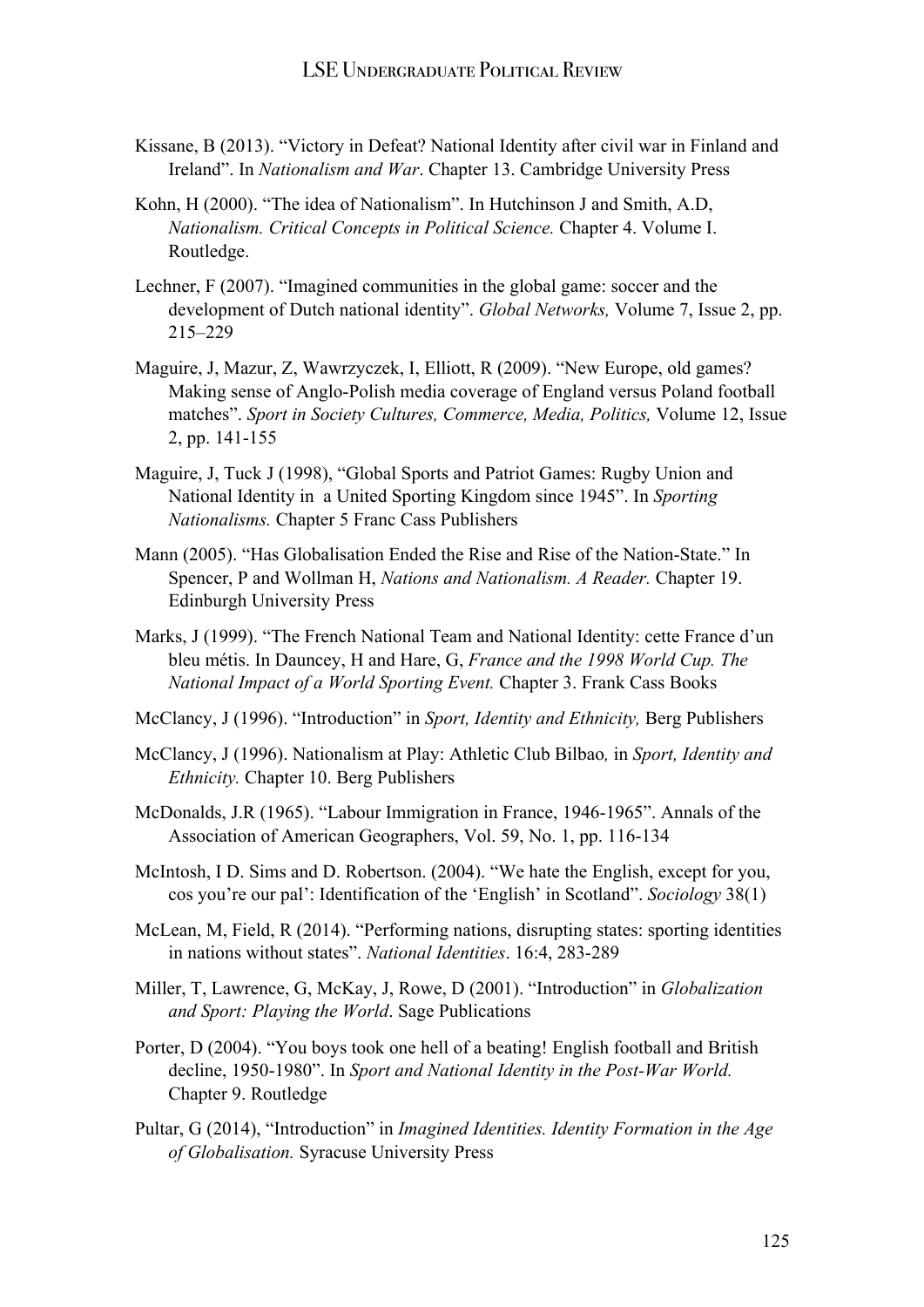- Roosvall, A (2014). "Foreign News. A flagship of the Nation in an Age of Globalisation". In Pultar, G. *Imagined Identities. Identity Formation in the Age of Globalisation.* Chapter 5. Syracuse University Press
- Sangiorgi, S (2014). "National Identities at Leisure. The Case of Theme Parks". In Pultar, G. *Imagined Identities. Identity Formation in the Age of Globalisation.*  Chapter 10. Syracuse University Press
- Smith, A.D (2000). "War and ethnicity. The role of warfare in the formation, selfimages and cohesion of ethnic communities." In Hutchinson J and Smith, A.D, *Nationalism. Critical Concepts in Political Science.* Chapter 69. Volume V. Routledge.
- Smith, A.D (2000). "National identity and Myths of Ethnic Descent." In Hutchinson J and Smith, A.D, *Nationalism. Critical Concepts in Political Science.* Chapter 61. Volume IV. Routledge
- Smith, A.D (2005). "Civic and Ethnic Nationalism." In Spencer, P and Wollman H, *Nations and Nationalism. A Reader.* Chapter 12. Edinburgh University Press
- Smith A (2005). "Black against gold: New Zealand-Australia sporting rivalry in the modern era". In Porter, D, Smith A, *Sport and National Identity in the Post-War World.* Chapter 9. Routledge
- Smith, A, Porter, D (2004). "Introduction" in *Sport and National Identity in the Post-War World.* Routledge
- Stern, PC (1995). "Why do people sacrifice for their nations?". In Comaroff, J.L and Stern, P.C, *Perspectives on Nationalism and War.* Chapter 4. Gordon and Breach Science Publishers
- Tilly, C (1995). "States and Nationalism in Europe. 1492-1992". in Comaroff, J.L and Stern, P.C, *Perspectives on Nationalism and War.* Chapter 7. Gordon and Breach Science Publishers
- Vertovec, S. and R. Cohen (2002) "Introduction: Conceiving cosmopolitanism". In *Conceiving Cosmopolitanism: Theory, Context and Practice*. Oxford: OUP
- Waters, M.C (2000). "Immigration, intermarriage, and the challenges of measuring racial/ethnic identities." *American Journal of Public Health,* 90(11): 1735–1737.
- Wise, N (2011), "Transcending imaginations through football participation and narratives of the other: Haitian national identity in the Dominican Republic." *Journal of Sport & Tourism* Volume 16, 2011 - Issue 3, pp. 259-275